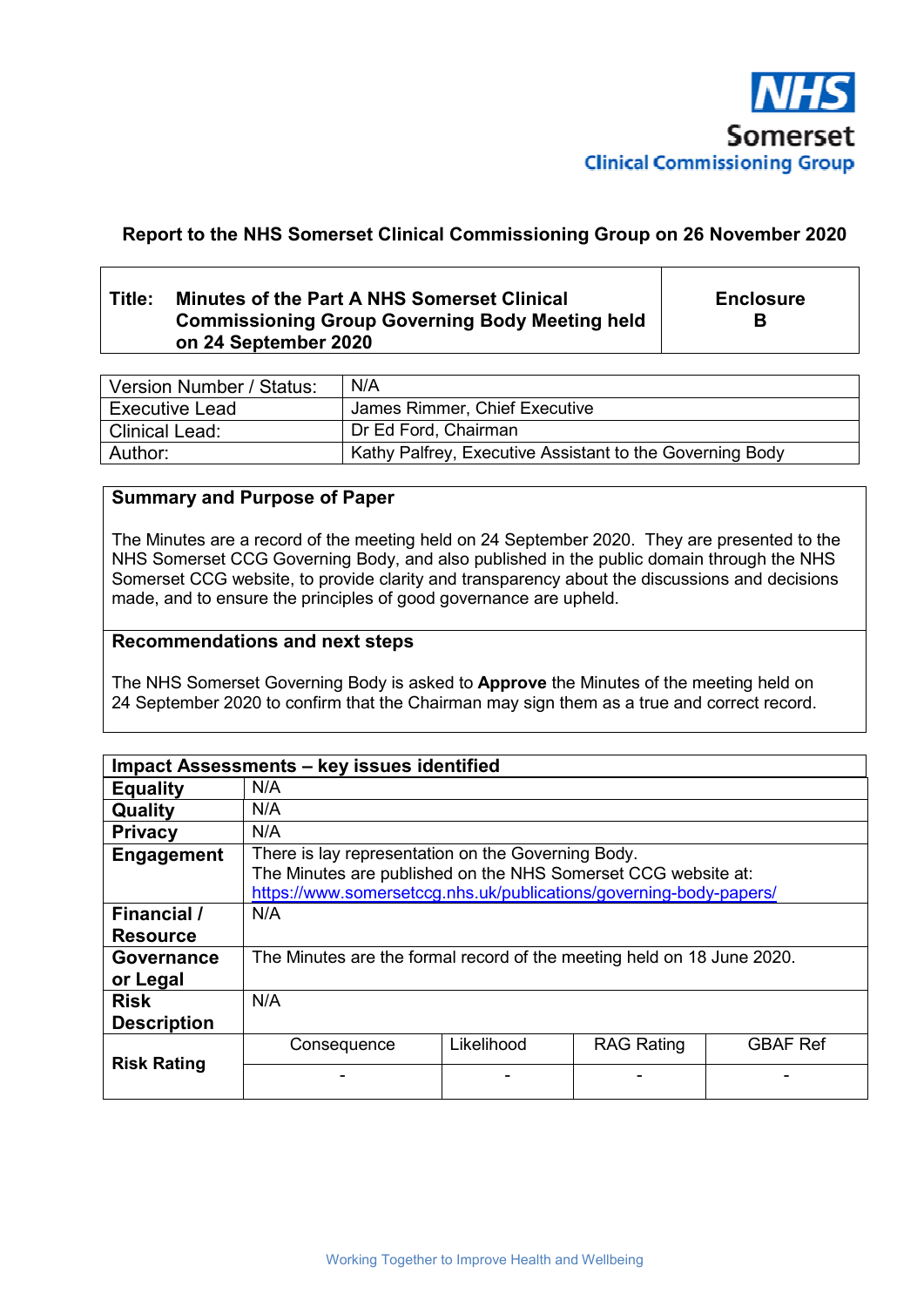

# Minutes of the **Part A** Meeting of the **NHS Somerset Clinical Commissioning Group Governing Body** held on **Thursday, 24 September 2020** via **MS Teams (Virtual Meeting)**

| Present:       | Lou Evans (Acting Chair)                     | <b>Non-Executive Director</b><br>CCG Vice Chair and Chair of Audit                                                                   |
|----------------|----------------------------------------------|--------------------------------------------------------------------------------------------------------------------------------------|
|                |                                              | Committee (Lay Member)                                                                                                               |
|                | <b>Basil Fozard</b>                          | Non-Executive Director, Secondary Care<br>Doctor                                                                                     |
|                | Dr Jayne Chidgey-Clark<br><b>Trudi Grant</b> | Non-Executive Director, Registered Nurse<br>Director of Public Health, Somerset County<br>Council                                    |
|                | <b>Wendy Grey</b>                            | Non-Executive Director, Member Practice<br>Representative                                                                            |
|                | David Heath                                  | Non-Executive Director, Patient and Public<br>Engagement (Lay Member) (from item<br>SCCG 071/2020)                                   |
|                | <b>Alison Henly</b>                          | Director of Finance, Performance and<br>Contracting                                                                                  |
|                | <b>Trudi Mann</b>                            | Non-Executive Director, Member Practice<br>Representative                                                                            |
|                | <b>Grahame Paine</b>                         | Non-Executive Director (Finance and<br>Performance)                                                                                  |
|                | <b>James Rimmer</b>                          | <b>Accountable Officer and Chief Executive</b>                                                                                       |
| In Attendance: | Dr Peter Bagshaw                             | CCG Clinical Lead for Mental Health,<br>Learning Disabilities and Autism                                                             |
|                | <b>Matthew Bryant</b>                        | (for item SCCG 075/2020)<br>Chief Operating Officer, Hospital Services,<br>Somerset NHS Foundation Trust (for item<br>SCCG 077/2020) |
|                | <b>Kim Curry</b>                             | Lead for Adult Social Care, Somerset<br>District Councils (to and including item<br>SCCG 071/2020)                                   |
|                | Jan Gamon                                    | South Somerset District Council (to and<br>including item SCCG 071/2020)                                                             |
|                | <b>Judith Goodchild</b>                      | Chair, Healthwatch (Observer)                                                                                                        |
|                | Maria Heard                                  | Senior Responsible Officer Covid-19, and                                                                                             |
|                |                                              | Programme Director, Fit For My Future                                                                                                |
|                | Val Janson                                   | Deputy Director of Quality and Nursing<br>(representing Sandra Corry)                                                                |
|                | <b>Andrew Keefe</b>                          | Deputy Director of Commissioning - Mental<br>Health, Autism, & Learning Disabilities (for                                            |
|                | Dr Alex Murray                               | item SCCG 075/2020)<br>Lead Clinician for Medical/Primary Care<br>input to Covid-19, and                                             |
|                | <b>Allison Nation</b>                        | <b>Clinical Director, Fit For My Future</b><br>Associate Director, Digital Strategy (for item<br>SCCG 076/2020)                      |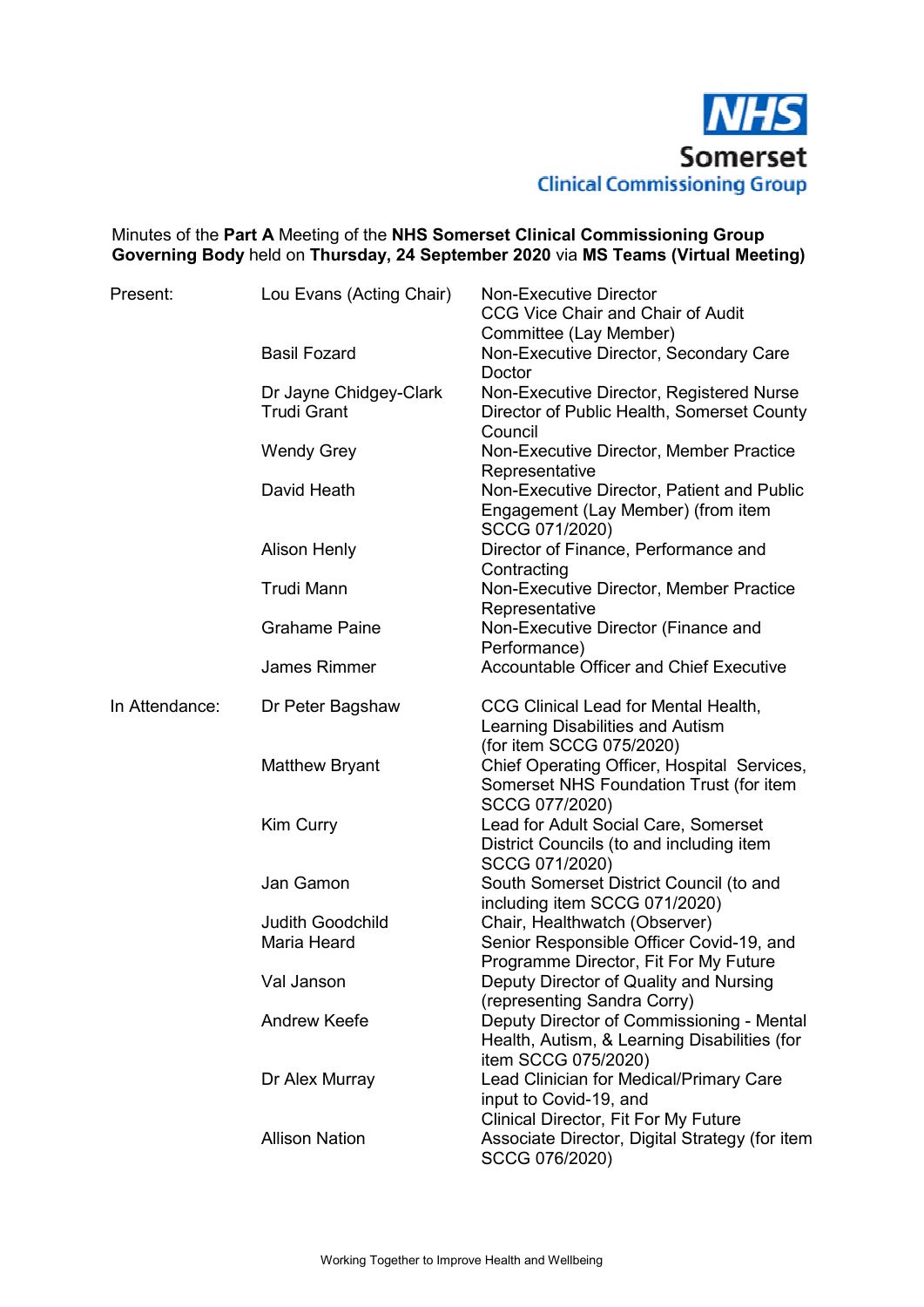|              | <b>Alex Parmley</b>  | <b>Chief Executive, South Somerset District</b><br>Council (to and including item SCCG<br>071/2020                         |
|--------------|----------------------|----------------------------------------------------------------------------------------------------------------------------|
|              | Alison Rowswell      | Deputy Programme Director, Fit for my<br>Future, and Neighbourhoods and<br><b>Community Settings of Care Lead</b>          |
|              | Sandra Wilson        | (for item SCCG 077/2020)<br>Observer Lay Member, Chair of Chairs of<br>the Somerset Patient Participation Groups<br>(PPGs) |
|              | Cllr Ros Wyke        | Leader, Mendip District Council<br>(to and including item SCCG 071/2020)                                                   |
| Secretariat: | <b>Kathy Palfrey</b> | Executive Assistant to the Governing Body                                                                                  |
| Apologies:   | Dr Ed Ford           | CCG Chair,<br>GP Partner, Irnham Lodge Surgery,<br>Vice Chair, Health and Wellbeing Board                                  |
|              | Sandra Corry         | Director of Quality and Nursing                                                                                            |

### **SCCG 064/2020 INTRODUCTION**

 Lou Evans, Acting Chair in the absence of Dr Ed Ford, welcomed everyone to the NHS Somerset Clinical Commissioning Group Governing Body meeting, in particular: eight members of the public; Alex Parmley, Jan Gamon, Kim Curry and Cllr Roz Wyke, who would be presenting agenda item SCCG 071/2020, Stronger Somerset; Andrew Keefe and Dr Peter Bagshaw for agenda item SCCG 075/2020, the Fit for my Future decision-making business case; Allison Nation for item SCCG 076/2020 the Digital Annual Update; and Alison Rowswell and Matthew Bryant for agenda item SCCG 077/2020, the Somerset Winter Plan.

Governing Body members introduced themselves.

## **SCCG 065/2020 PUBLIC QUESTIONS**

 As we work through the Covid19 period, members of the public are invited to submit their questions in advance to the Governing Body meeting via our website and guidance for how to do this is provided at the following link:

https://www.somersetccg.nhs.uk/publications/governing-body-papers/

 Note: All Public Questions are minuted anonymously unless the person raising the question has provided specific consent for their name to be published.

 Two comments/questions had been received in advance from members of the public, both of which related to the Fit For My Future decisionmaking business case. In a break from the usual process, those comments/questions would be addressed under that particular agenda item. Minute SCCG 075/2020 refers.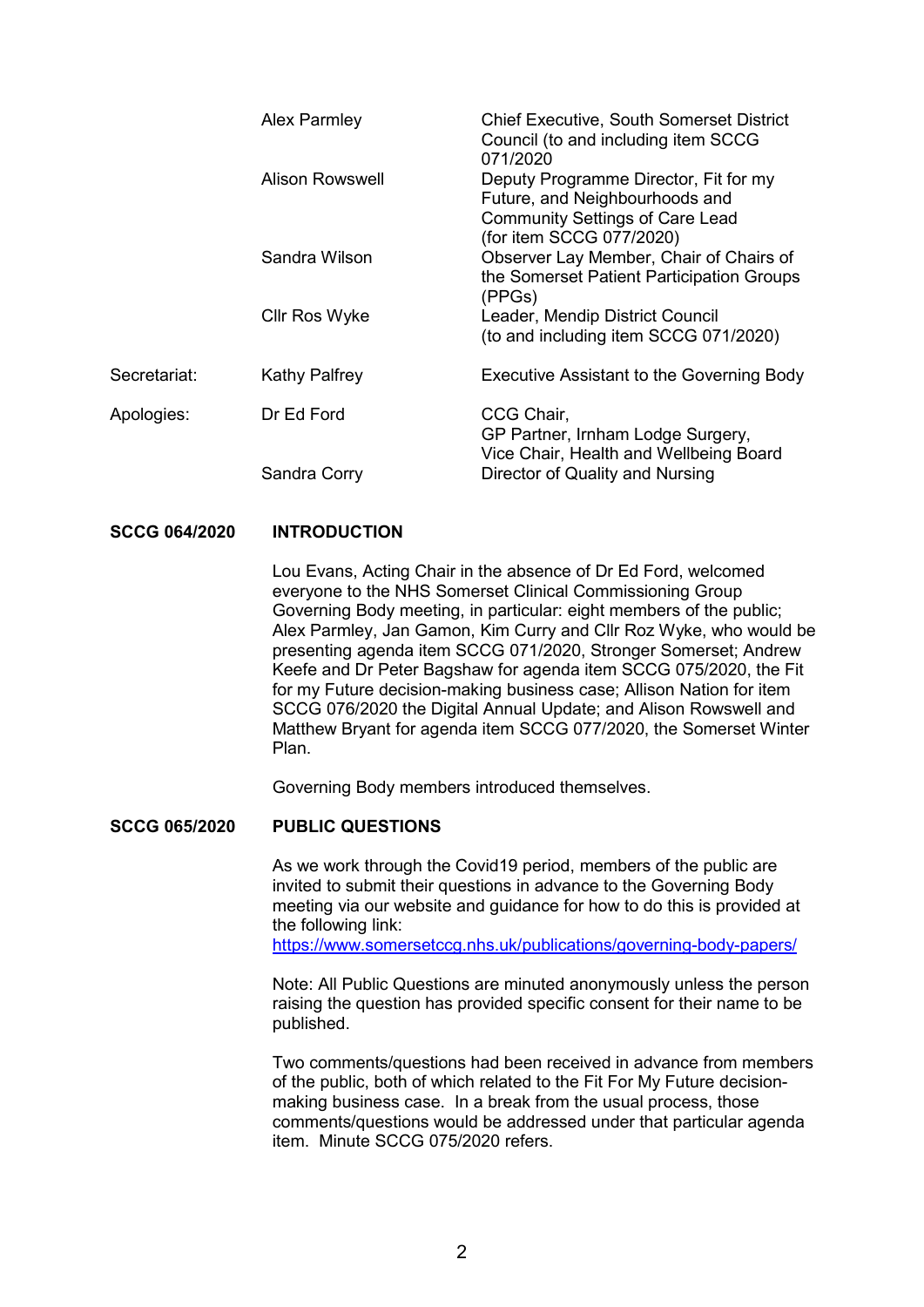#### **SCCG 066/2020 APOLOGIES FOR ABSENCE**

Apologies for absence had been received from Dr Ed Ford and Sandra Corry. Sandra Corry was represented by Val Janson, Deputy Director of Quality and Nursing.

### **SCCG 067/2020 REGISTER OF MEMBERS' INTERESTS**

 The Governing Body received and noted the Register of Members' Interests, which was a reflection of the electronic database as at 12 September 2020.

Sandra Wilson reported that she had been appointed to the Primary Care Commissioning Committee as the patient representative.

Lou Evans reminded Governing Body members that they should update the electronic database within 28 days of an Interest becoming known (or relinquished), or reconfirm their Interests on the database if they have not done so within the past four months. Governing Body members should also update the Gifts and Hospitality database.

#### **SCCG 068/2020 DECLARATIONS OF INTEREST RELATING TO ITEMS ON THE AGENDA**

 Under the CCG's arrangements for managing conflicts of interest, any member making a declaration of interest may be able to take part in the discussion of the particular agenda item concerned, where appropriate, but is excluded from the decision-making and voting process if a vote is required. In these circumstances, there must be confirmation that the meeting remains quorate in order for voting to proceed. If a conflict of interest is declared by the Chairman, the agenda item in question would be chaired by the Vice Chairman, or – in his absence – another Non-Executive Director.

 There were no declarations of Interest relating to items on the agenda. The quoracy of the meeting was confirmed.

### **SCCG 069/2020 MINUTES OF THE PART A MEETING HELD ON 30 JULY 2020**

 The Meeting received the Minutes of the Part A meeting held on 30 July 2020. By a virtual show of hands, the Minutes were approved for signature by the Chairman as a true and correct record, subject to the following minor amendments:

 Page 12: Finance Report: amend final bullet point to read "The Finance report has been considered by the Audit Committee."

 Page 13: amend first paragraph to read, "In his capacity as Audit Committee Chair, Lou Evans endorsed the comments made by Alison Henly. Grahame Paine, Chair of the Finance and Performance Committee, confirmed that a 'deep dive' had been undertaken *of the first four months,* but felt this was not wholly satisfactory due to the lack of *forward* guidance. However, it was pleasing to report that the Committee felt the money was being well-spent, and that the "CCG is able to reclaim Covid-19 related expenditure.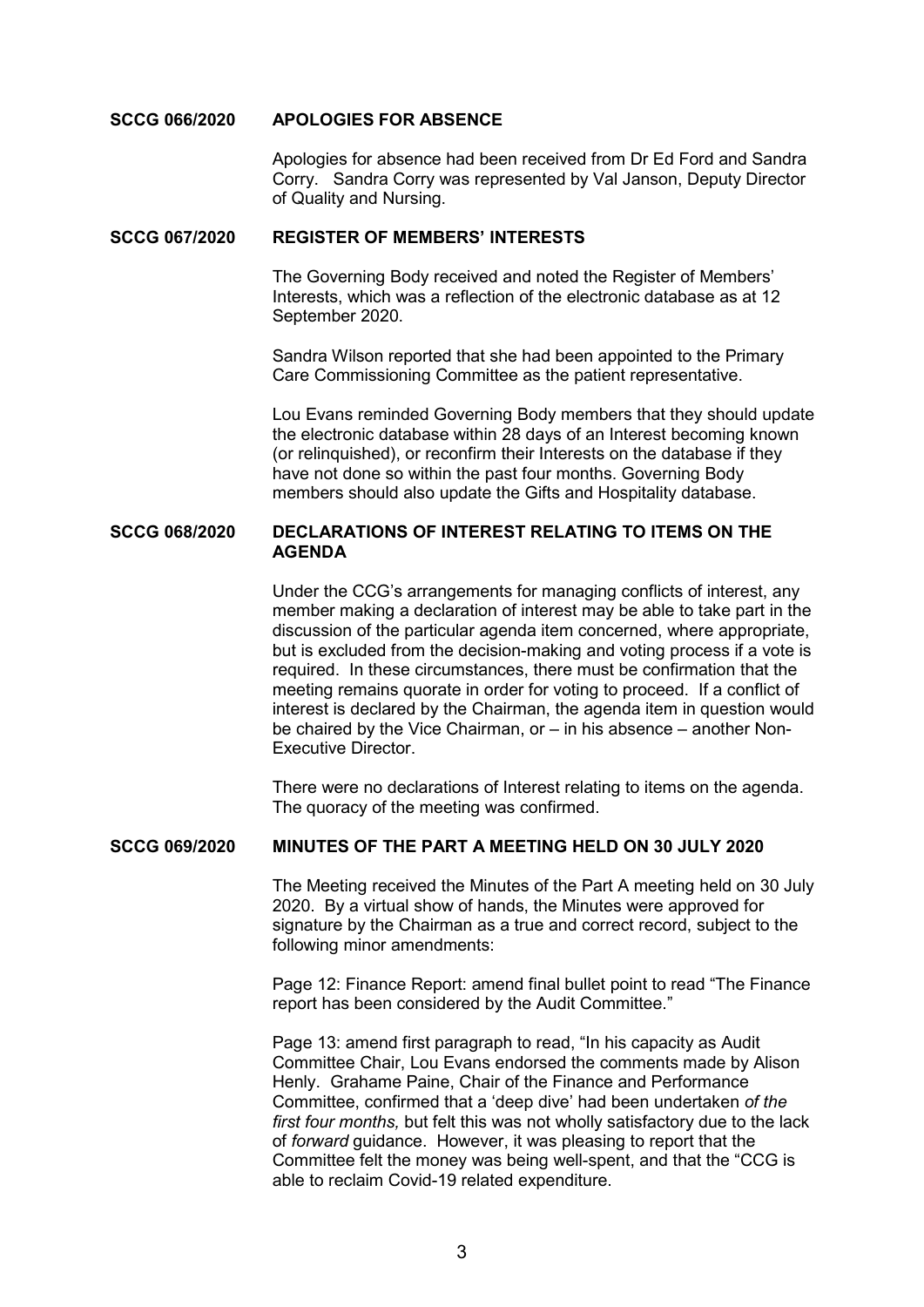### **SCCG 070/2020 MATTERS ARISING AND ACTION SCHEDULE**

Verbal updates were provided against the following actions:

 Action 779: One Somerset have agreed to amend their report at page 34, to read: "Health care delivery … Despite having *amongs*t the highest ratio of GP *Practices,* Care Quality Commission (CQC) ratings show these services as *amongs*t the worst in the South West". It is unfortunate that the ratings used by CQC and Ofsted mean that, at a CCG summarised level, there will always be a best and worst in the region, even if there are no major issues.

 Action 778: Dementia discussion: Dr Jayne Chidgey-Clark confirmed this is on the agenda for the next meeting of the Patient Safety and Quality Assurance Committee.

 Action 775: Communications action plan to be prepared particularly in relation to obesity and weight management in preparation for the winter period and the potential for a second wave of Covid-19: the Comms team are working on our winter communications plan and this action will be picked up as part of that. We are working with the Somerset Activity & Sports Partnership and SCC on promoting the benefits of physical activity in improving wellbeing. There is also a national campaign to encourage people to lose weight and get fit in response to Covid-19.

 Action 741: Procurement Decisions Register: this action has been delayed due to Covid-19. However, a project team has been established to clarify and create an organisation-wide database which will produce a comprehensive register. This will be brought to a future meeting once we have a draft to share.

 Basil Fozard commented that, against action 774, the Digital Annual Report did not mention West Somerset risk of digital exclusion. It was agreed that this would be addressed verbally at item SCCG 076/2020.

### **SCCG 071/2020 STRONGER SOMERSET**

 The Meeting received the Stronger Somerset Business Case. Alex Parmley, Kim Curry, Jan Gamon and Cllr Roz Wyke provided a presentation and verbal report, summarised as follows:

- Stronger Somerset is an outline business case for change in the system of local government, and has been prepared jointly by the four Somerset District Councils
- the intention of Stronger Somerset is to improve the lives for all Somerset residents and not to simply cut costs
- Stronger Somerset recognises: the high levels of child poverty across the county; the challenges around social mobility; that the ageing population should be able to live healthy, independent lives; that skills, wages and opportunities must be improved and the productivity gap must be closed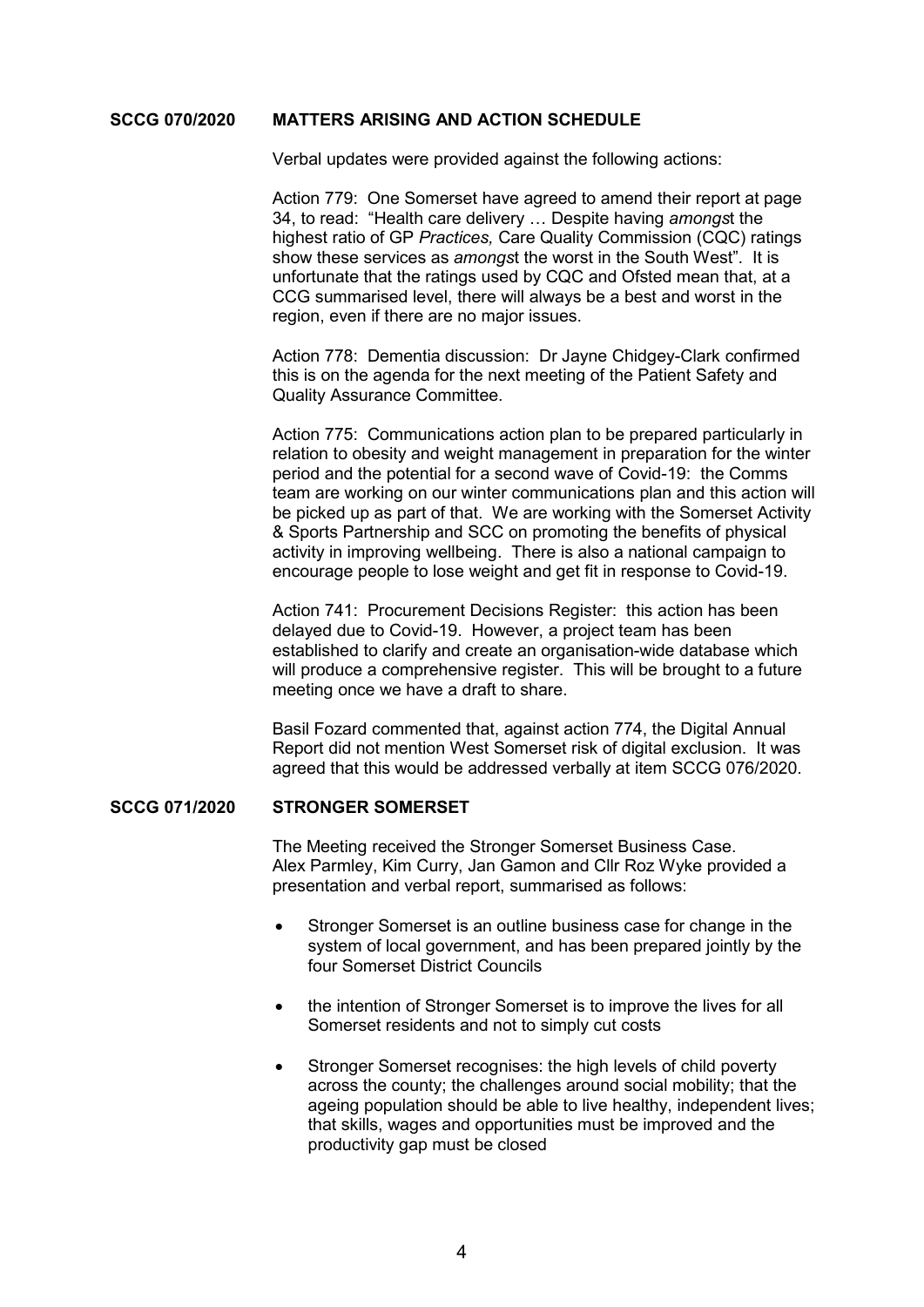- in preparing the outline business case, four options were shortlisted for consideration:
	- Option A: keep the status quo and current councils
	- Option B: do the minimum and build more collaboration between current councils
	- Option C: Stronger Somerset reform around two new councils working together in collaboration
	- Option D: re-organise to create a single unitary county
- the four District Councils believe that Option C best delivers the outcomes identified
- the proposals contained within Stronger Somerset are:
	- to create two new councils for Somerset Somerset East and Somerset West - replacing the current four District Councils and County Council
	- that the two new councils would work together as a combined authority in some areas of government, so that decisions could be made locally
	- to reform the way social care is delivered by focusing on prevention and early intervention; aiming to achieve better outcomes and financial stability; adopting a community approach that are better able to support younger and older people with the challenges they face
	- to focus on continuity to improve life chances for vulnerable children; to promote greater independence for younger adults; to improve quality of life, independence and wellbeing for older adults, and to ensure that those from a poorer background are not disadvantaged
- Stronger Somerset would be delivered through locality teams integrated with other service providers operating within the two new councils and with specialist services being shared
- PA Consulting had been involved in pulling the business case together: over the short term, Stronger Somerset is financially comparable to the proposal from SCC for a single unitary council (One Somerset), but over 10 years would produce a significantly more financial benefit in excess of £30 million that could be invested back into services and communities
- the outline business case will be submitted shortly in line with Government requirements. A decision by the Secretary of State is expected in early 2021. If the proposal for a Stronger Somerset is accepted, it is intended to move to shadow form in April 2021 and to be fully operational in April 2022

 Grahame Paine was concerned that splitting the county might cause a potential fragmentation of services. Alex Parmely responded that the two new councils would consolidate the work of the current five. It is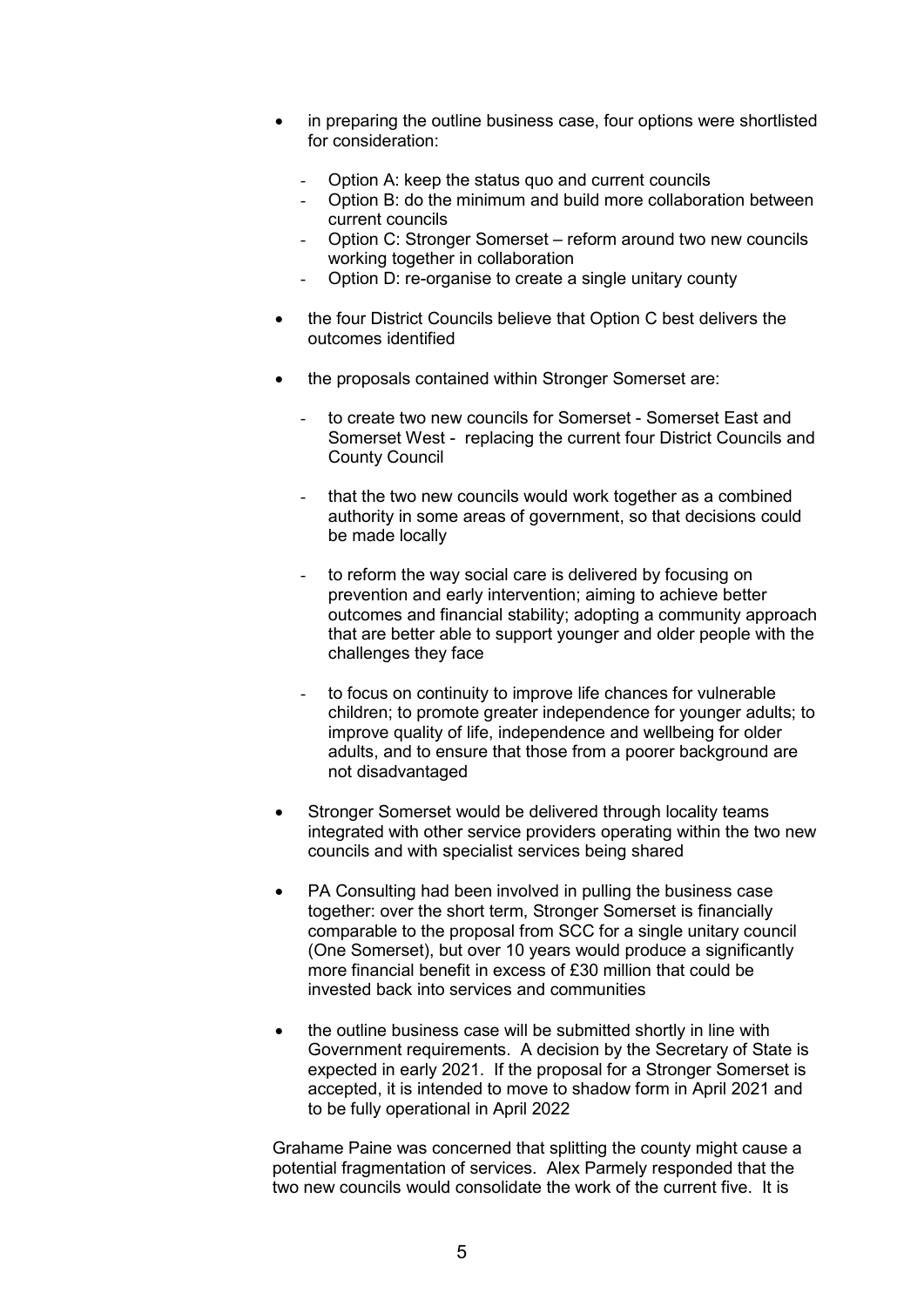envisaged that they will work collaboratively on the strategic issues covering the whole county, and there will be greater integration and sharing of resources to ensure that the system is not fragmented; rather, there will be better recognition of the different challenges and needs at local level.

 Cllr Roz Wyke commented that Somerset is the fifth largest county in the country, with a two-hour journey from east to west, and so is geographically challenging, particularly for the many people who do not have access to a car and where rural public transport is limited. There must be a responsive local government that is able to think about how things can be improved for their population. The reason for proposing two councils is so that they can respond differently, given that the various issues faced by Somerset east and west are very distinct.

 David Heath commented that the proposal has some very substantial advantages in terms of its preparedness to look at genuine devolution of responsibility to a local level and is a more locally based solution. However, there is a potential disadvantage in terms of the coterminosity that we currently enjoy and the working relationships that have been established on that basis. David Heath asked how those disadvantages would be addressed, and – noting that there are seven district councils rather than five, two of which already have unitary status - also asked if the proposals had been discussed with North Somerset and Bath and North East Somerset:

 Alex Parmley responded that the proposals seek to deal with the challenges around co-terminosity by looking at how the two new councils would work together more collaboratively and how they would share resources. It was not envisaged that the public health function would be disaggregated. The two councils would be social care authorities in their own right, to engage with Somerset CCG and others. There is a need for balance between what should happen at county, local and strategic level. Referring to North Somerset and BANES, Alex Parmley stated that the neighbouring councils are very important to the proposal and active discussions are taking place.

 Dr Jayne Chidgey-Clark felt that two unitary authorities may create a greater level of complexity, and suggested that the business case should contain more detail about the working relationships with health partners and others.

 Alex Parmley responded that the business case is not yet at the detailed stage. If a single unitary authority were to be established, this would be the second largest in the country, covering a widely dispersed population. This would make it difficult to address the very distinct issues between various areas of the county. Conversely, the proposals suggested by Stronger Somerset would deliver a more integrated, collaborative system where the two councils would work much more closely with health and other organisations.

 Kim Curry clarified that there is no intention to discard what is already working well. Stronger Somerset would still cover the footprint of Somerset and a principal benefit would be better alignment with the Primary Care Networks (PCNs). Stronger Somerset wishes to build on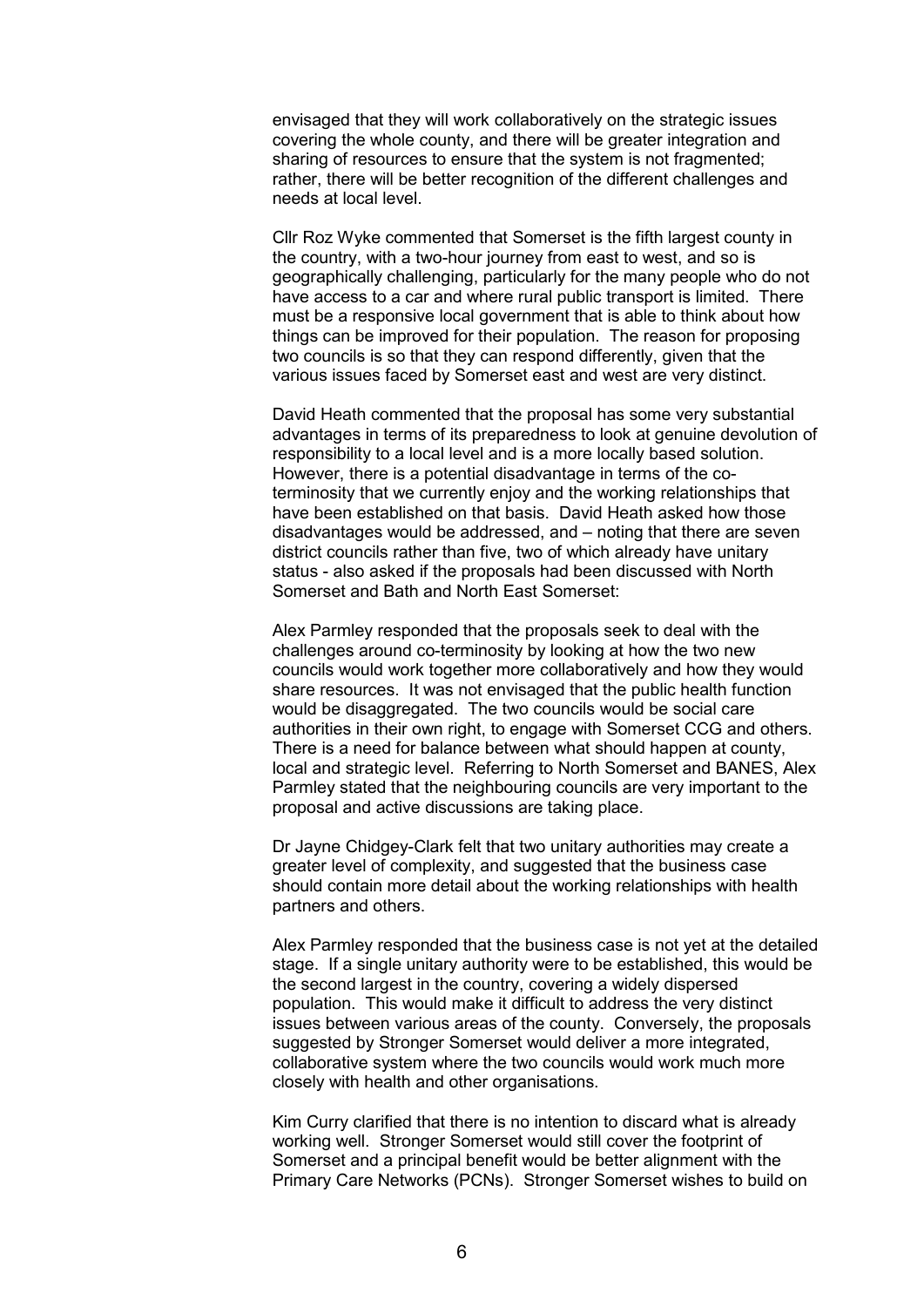the opportunities provided by Covid-19, and the better collaborative working that can take place across health and social care when the barriers are removed.

Cllr Roz Wyke set out the following:

- this is a once in a lifetime opportunity to sit back and look at the broader issues – housing, health, care etc. Local government is multi-faceted and it must be right
- the Stronger Somerset leadership team is conscious they must not only look at Yeovil and Taunton: they are aware that 20% of activity at Weston emanates from Somerset, similarly Bath. Both are in different STPs. Stronger Somerset will need to be extremely collaborative and the borders need to be blurred
- the Stronger Somerset leadership team is very aware that the economic future of the county may be as significant as other considerations in the bigger picture. The business case will seek to keep what is already good. It will set new boundaries and initiatives where needed to grow the local services and make a positive impact on the lives of Somerset residents

 Lou Evans thanked the Stronger Somerset leadership team for their presentation. Somerset CCG had now seen both proposals: One Somerset (a proposal for a single unitary authority, as presented by SCC) and Stronger Somerset (the proposal for a two unitary authority). Somerset CCG will be formally writing to the Secretary of State. Further discussion would take place in the Part B (private) session.

# **SCCG 072/2020 CHAIRMAN'S REPORT**

 The Meeting received and noted the Chairman's Report, which included the Communication and Engagement Reports for the period 1 July to 31 August 2020. Introducing the report, Lou Evans advised that:

 James Rimmer has been Acting Accountable Officer (AO) and Chief Executive for Somerset CCG since September 2019. A recruitment exercise for a substantive AO had taken place during August 2020, in a very competitive environment. Following approval from Sir Simon Stevens, James has been appointed as the substantive AO and Chief Executive for Somerset CCG. Elizabeth O'Mahony, Regional Director for the South West, NHS England and NHS Improvement, said: "I'm delighted that James has accepted the post of Accountable Officer for Somerset CCG. He has the values and skills we seek in our healthcare leaders and has led the CCG through the challenges of the last few months with integrity and purpose. I would like to congratulate James and wish him and the CCG every success."

 Referring to the Engagement Report, James Rimmer highlighted page 16, the bi-monthly update about ongoing engagement, and thanked members of the public who had attended the virtual AGM on 15 September 2020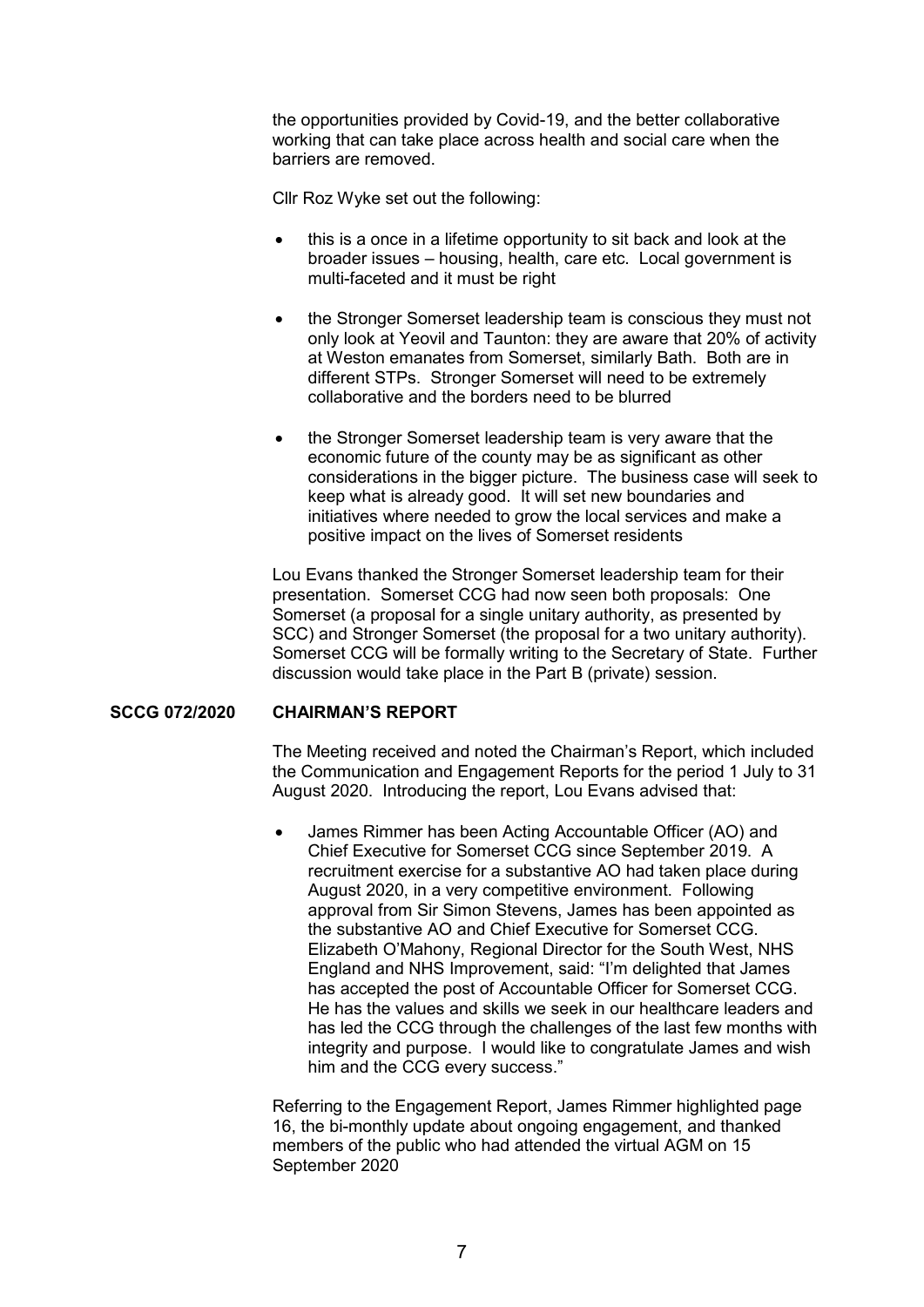Dr Jayne Chidgey-Clark welcomed the summary annual report, "Our Year", and agreed with James Rimmer that there is a good balance of success and challenge. Dr Chidgey-Clark noted that we are awaiting the outcome of the Patient and Community Engagement Indicator assessment, submitted in February, (page 7 of the report refers) and asked about the reasons for delay. Referring to the PALS data, Dr Chidgey-Clark noted that access to services continues to be a major theme and asked what is being done to improve service access?

 James Rimmer noted the query relating to the indicator assessment, and a response would be provided to the next meeting.

 Action 780: Patient Engagement and Community Engagement Indicator assessment to be followed-up (Jane Harris)

 James Rimmer reported that service capacity had diminished during Covid-19 and waiting times had consequently increased. A recovery plan is in place to alleviate the issues and risk reviews are being undertaken to ensure that patients most at risk are prioritised. A further risk is the recent upturn in Covid-19 cases. The Phase 3 report would be brought to the Governing Body in due course.

## **SCCG 073/2020 CHIEF EXECUTIVE'S REPORT AND LATEST NEWS**

 The Meeting received and noted the Chief Executive's Report, together with a verbal report from James Rimmer, who highlighted the following:

- Covid-19: Nationally the NHS moved from a Critical Level 4 Incident to a Critical Level 3 Incident with effect from 1 August 2020. This meant that the National Critical Incident remained in place but with Regional leadership rather than national
- Phase 3 planning is ongoing: work continues and the final submission needs to be made on 5 October 2020
- Operational Pressures Escalation Level (OPEL): the local system is under pressure, particularly in urgent care, and fluctuates between OPEL Level 2 and OPEL Level 3. Providers are responding well
- Health Service Journal (HSJ) Award: Somerset, together with partners at Kernow CCG, West Hampshire CCG and Wessex AHSN (Academic Health Science Network) has won the HSJ Value Award for system or commissioner-led service redesign, relating to partnership working supporting our care homes

### **SCCG 074/2020 COVID-19 UPDATE**

 The Meeting received and noted the data for the Covid-19 pandemic as at 17 September 2020, as produced by Somerset County Council's Public Health team. Trudi Grant (Director of Public Health) provided an updated verbal report and it was noted that:

 as at 23 September 2020, there had been 1,511 Covid-19 positive cases in Somerset since the beginning of the local endemic, with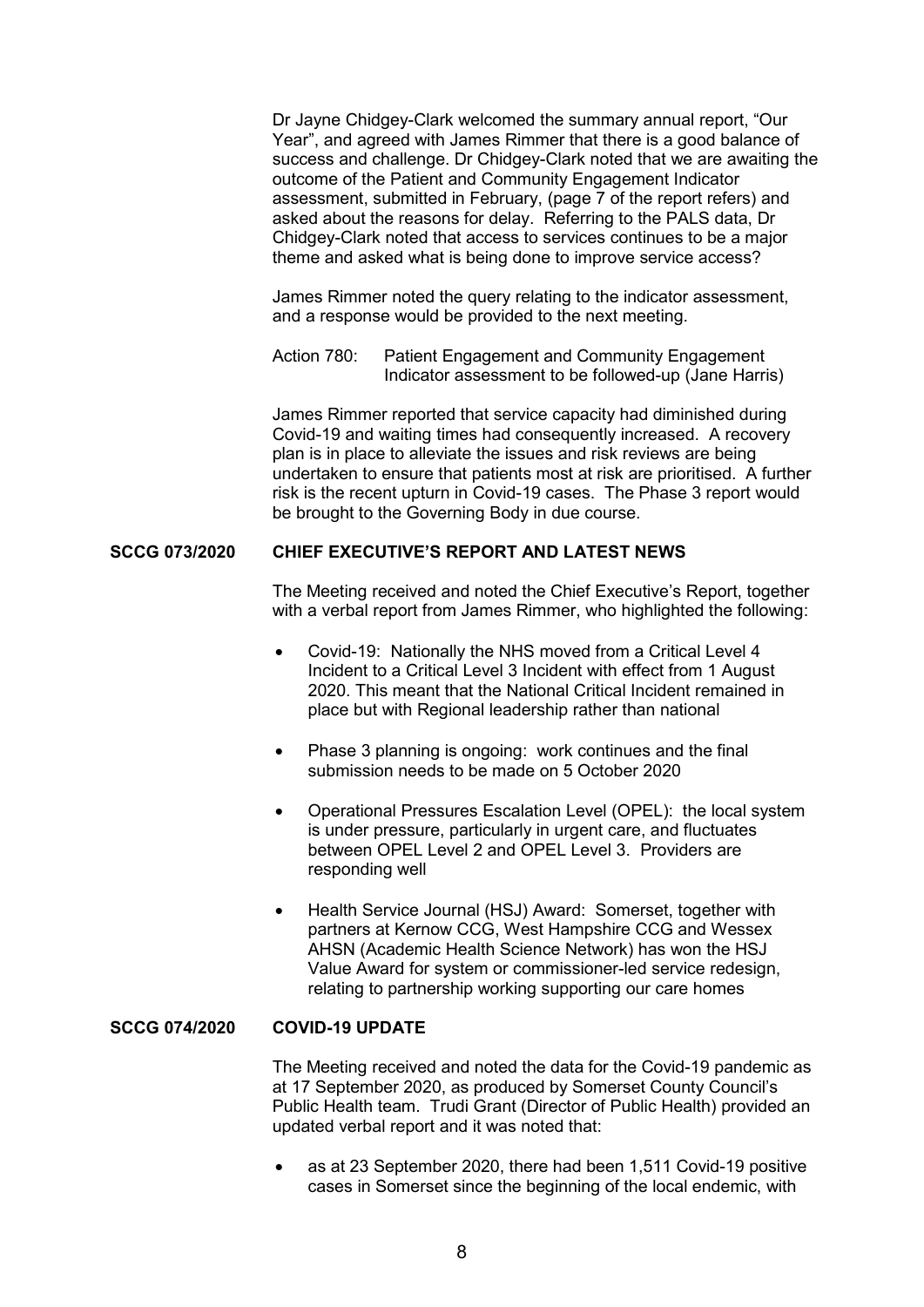an increase in the number of positive cases over the past fortnight

- as at 23 September 2020 there were 13 open local outbreaks; 62 outbreaks were open for surveillance; 130 outbreaks had been closed
- the Mendip area has a slightly elevated level of Covid-19 cases compared to the other Somerset districts. This appears to be largely due to household transmission, but may also be due to being closer to North Somerset and BANES, both of which have slightly elevated levels compared to Somerset
- $\bullet$  the latest R (reproduction) value for the south west is 0.9 to 1.6. Every region in the UK has an R value in excess of 1
- due to the behaviours of the local population, Somerset is doing well. However, as nationally, concerns remain about testing levels

 As Incident Director for the Covid-19 response, Maria Heard provided a report about the work of the Incident Control Centre (ICC) in response to the pandemic:

- the ICC is part of the Emergency Preparedness, Resilience and Response (EPRR) arrangements and provides the focal point to our response
- the ICC is currently working virtually. At the height of the response, it was running seven days per week from 0800 to 2200 hrs, directly supported by 46 staff and 13 Directors On-Call, and working closely with Public Health
- 39 Task and Finish Groups ('cells') were set-up, covering a wide range of subjects, eg. Infection Prevention and Control (IPC) Cell, Personal Protective Equipment (PPE) Cell), Primary Care Cell
- from 5 July 2020 the ICC moved to running five days per week from 0800-1800 hrs, with 24/7 cover through the Director On-Call rota, and continues to work with SCC and District Council colleagues to support the most vulnerable in our society
- local outbreaks are being managed by Public Health but the ICC supports and is responsible for co-ordinating the operational response. The ICC also responds to major incidents outside our border, eg. during the local outbreak at Weston, which meant Weston General Hospital had to be closed
- the ICC continues to monitor and co-ordinate the operational response to other pressures, eg. winter, seasonal flu, severe weather, the 'flu vaccination programme etc. The ICC is also coordinating the response to EU Exit planning and escalation
- the ICC will remain in place until at least March 2021 and will be the co-ordinating point for anything related to Covid-19, winter pressures and EU Exit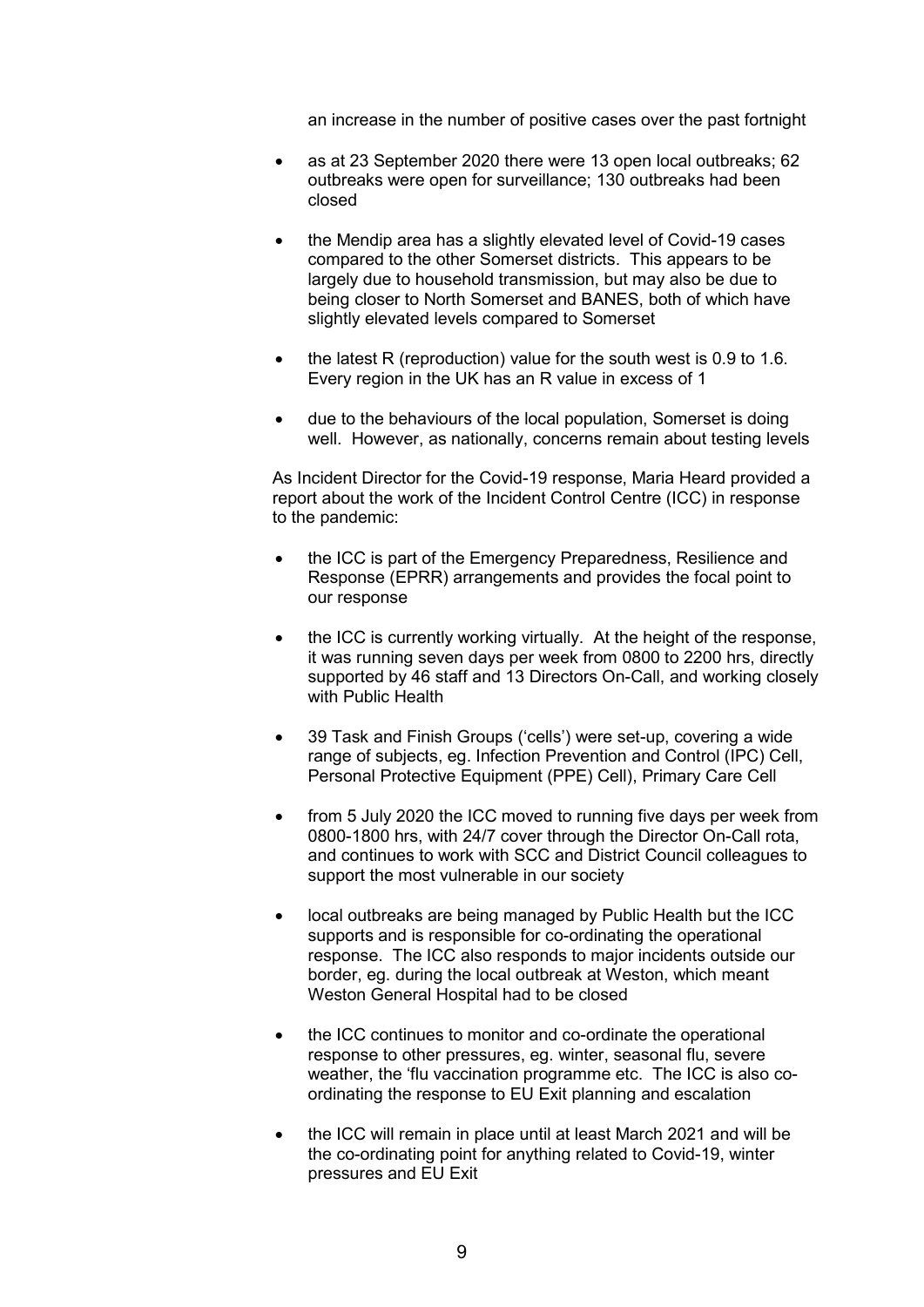The Meeting noted the Covid-19 update and the report about the ICC.

### **SCCG 075/2020 FIT FOR MY FUTURE (FFMF)**

 The Meeting received the FFMF Decision-Making Business Case. Maria Heard, Andrew Keefe and Dr Peter Bagshaw provided a presentation and verbal report, summarised as follows:

- work has taken place over the past 2.5 years with staff, people with lived experience of mental health problems, carers and colleagues in the voluntary sector, to co-create a new model of mental health care for Somerset
- $\bullet$  this work has led to a £13 million additional investment in Somerset for community and mental health services for adults, and £4 million funding to improve mental health services for children and young people
- the county-wide inpatient service is one small but important part of our mental health services, used by around 600 people per year, and we must ensure that these are as safe as possible
- the inpatient service has been the basis of our review and consultation with the public about our proposal to co-locate the St Andrews Ward in Wells with Rowan Ward in Yeovil, while keeping the total number of beds the same
- the inpatient mental health service is for working-age adults and needs to be seen within a wider context to improve the safety of services across the system
- there are currently 18 beds at Yeovil (Rowan) and 14 beds at Wells (St Andrews), 15 beds at Rowan One (Taunton) and 15 beds at Rowan Two (Taunton): total 62 beds
- St Andrews is a stand-alone ward. Risks of stand-alone wards include: the likelihood of a significant incident, perhaps through a patient self-harming and/or causing distress to others on the ward; when the alarm is activated out of hours, the attending body would be the Police; St Andrews is not a 24/7 Ward and is only supported during 0900-1700 hrs. It is not supported out of hours, on bank holidays etc, and this is too long a period without intervention
- we do not send higher-risk patients to St Andrews: It has only 14 beds, is isolated, there is a lack of infrastructure and there is not the same level of cover as there is in Yeovil
- many different options were considered around how the current configuration of services could be optimised – only three were viable:
	- Option 1: Do the minimum: retain current configuration, including ward locations, functions and bed numbers. Investment would be required over time to ensure the wards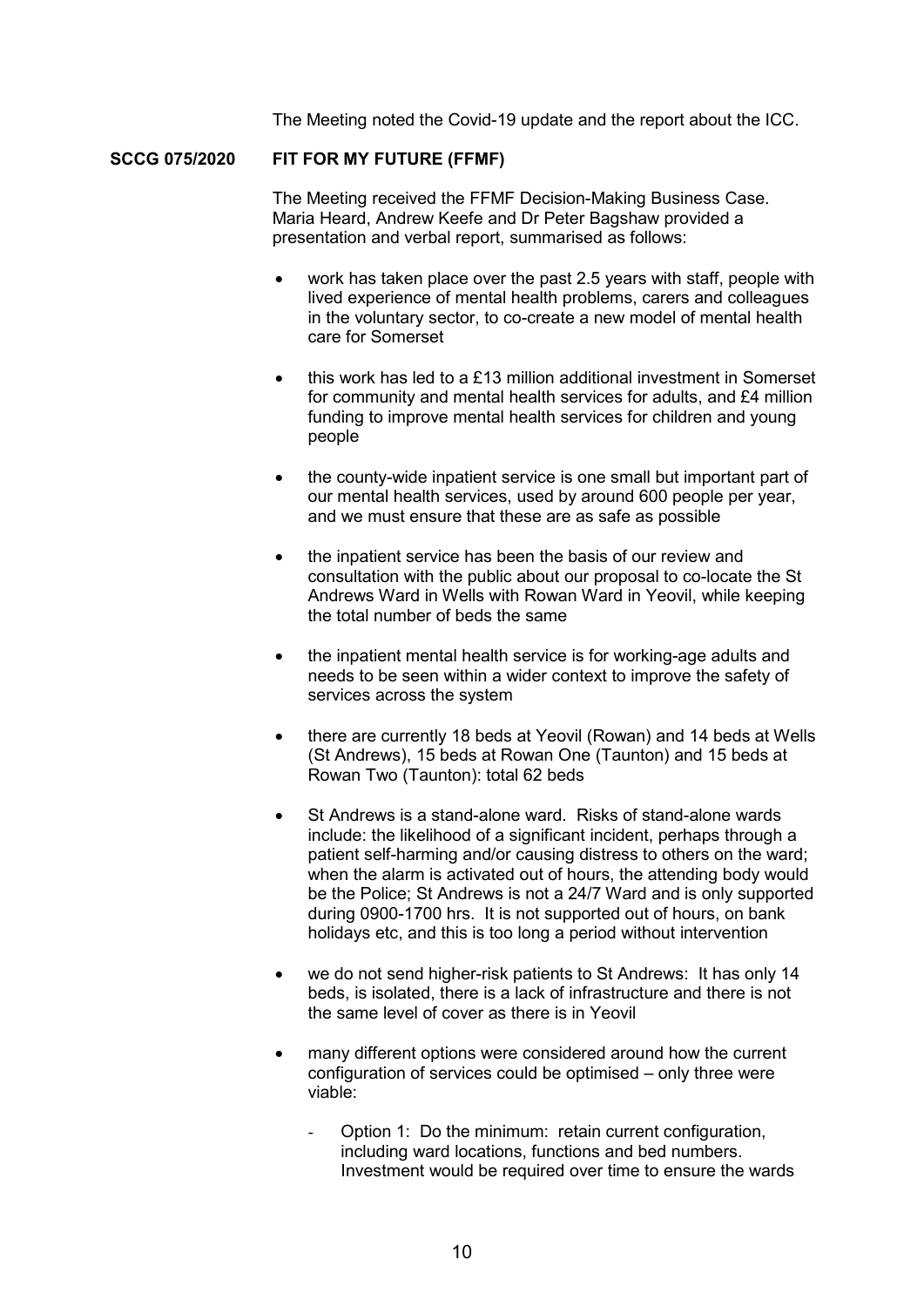#### were fit for purpose

- Option 2: Two ward service at Yeovil, using existing ward space at Rowan/Holly Court, which could be refurbished to enable the change. This would involve moving the current service at Wells to Yeovil, and no change for the Taunton service
- Option 3: Two ward service at Wells, refurbishing an existing ward to enable the change and also investment in the existing ward to provide en-suite facilities and improved disabled access. This would involve moving the current service at Yeovil to Wells, and no change for the Taunton service
- whichever option was selected, there would be no reduction in the overall bed numbers
- it was felt that Option 2 was the preferred option, and it was Option 2 that went to public consultation
- each option had their own particular merits but the reasons for preferring Option 2 include:
	- it performed best by a considerable margin on quality of care/safety. It provides the safest environment for patients, and the best opportunity for good outcomes. The lack of adjacent staff to provide additional support on occasions when there could be a challenge to the safety of staff or patients, and the distance from an acute hospital with an emergency department were significant issues for Option 1 which retained the current configuration.
	- on affordability and value for money Option 2 was also the best option by a significant margin. Its annual costs were approximately £560,000 less than those of Option 1 and £260,000 less than Option 3
	- there were no criteria on which Option 3 performed better than Option 2. While Option 1 performed better than Option 2 in terms of travel times, this was more than outweighed by the poor performance of Option 1 against the other main criteria
	- Option 2 also includes the provision of an Extra Care area, so that individuals can be supported for their own particular needs
- an important driver was the clinical view and it is important to stress that the proposed change is clinically led – it relates to patient safety and improved quality and is not about reducing bed numbers or funding:
	- stand-alone wards cannot provide the same level of cover as other wards; patients are at quite high risk for clinical events and getting help to them is a matter of urgency
	- the lead clinicians operating the service have said that: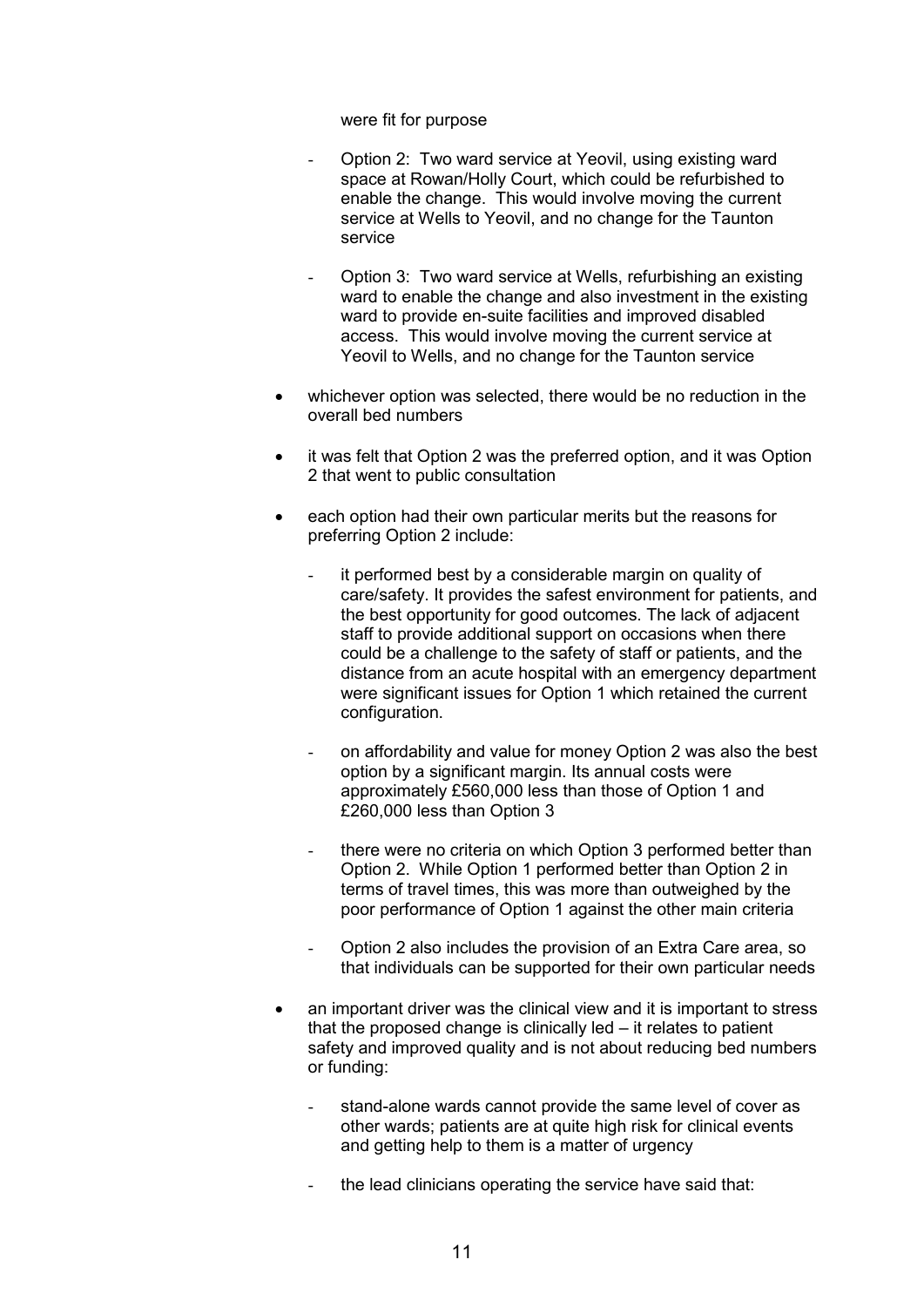- "It is the unanimous view of the medical staff of Somerset Partnership [now Somerset NHS Foundation Trust] that the current situation of a stand-alone inpatient acute adult ward in Wells is very unsatisfactory."
- the Clinical Senate strongly supported the conclusion that Option 2 would be the best option, stating in their report that:
	- "The Clinical Review Panel (CRP) were unanimous in their view that clinical evidence and best practice supported the proposals to move 14 inpatient mental health beds for adults of working age from the ward currently in Wells to Yeovil where two wards will be combined to address concerns around maintaining stand-alone units."
- the CRP concluded that the St Andrews ward beds should be moved urgently as the situation was unsafe
- the public consultation, which looked at the three options, took place between 16 January and 12 April 2020
	- the results were independently analysed by Participate who presented a report back to us
	- the report found that:
		- 37% of respondents agreed and 52% disagreed with the Option 2 proposal
		- respondents from the three localities closest to Wells were much more likely to oppose the proposal, while a majority of responses from other localities were in favour
		- 68% of NHS staff responding to the survey agreed that the risk of continuing with the status quo was too high, while only 39% of members of the public agreed
		- we received a petition with 382 signatures which proposed a new "Option 7", which would "keep St Andrews Ward, increase staffing and safety, additionally increase beds at Yeovil for future sustainability."
		- concerns raised by respondents against the proposal included: travel times/distance/increased cost/difficulty for visitors and carers; fear that this was the beginning of degradation of service in Wells and the Mendip area
		- 79% of respondents from localities other than North Sedgemoor and Mendip were supportive of the proposals, although the volume of responses was lower
- a number of mitigations and improvements have been made since the consultation concluded: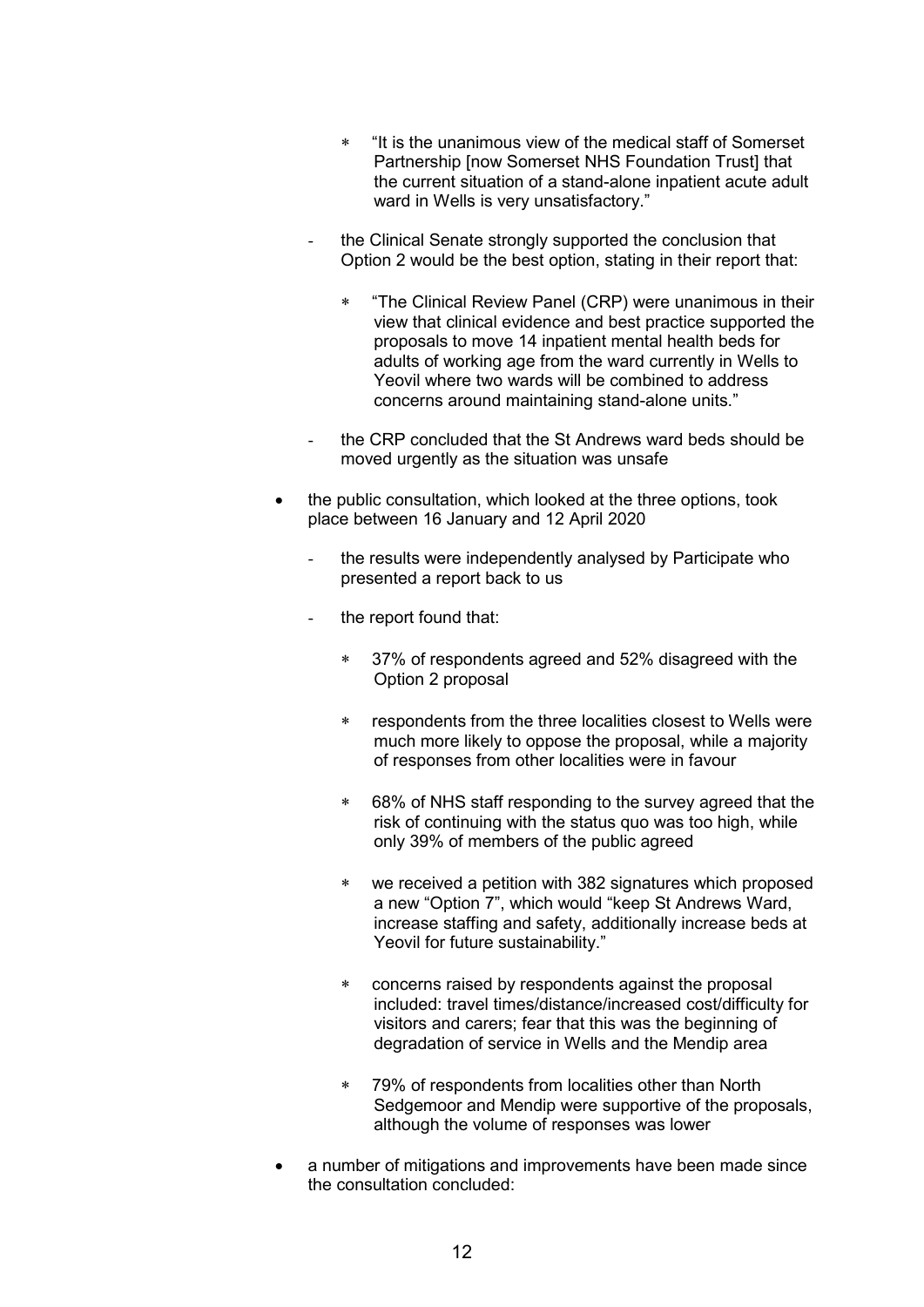- a pilot introduction of 11 new step-up/step-down beds across the county, until the end of March 2021: seven in Yeovil, four in Wells, to help with social distancing on wards and avoidance of hospital admission
- increase in the number of mental health workers in primary care, together with expansion of the talking therapy service, and expansion of the Mindline service to 24/7
- more digital consultation, with assessment to treat
- elimination of waiting lists for care co-ordinators
- introduction of 35 additional community-based staff: the 'trailblazer' funding that we received has allowed us to fund additional support much earlier in the pathway
- establishing three community 'front room' locations, one of which will be in Wells
- Equality Impact Assessment (EIA):
	- a formal EIA was undertaken which demonstrated that the impact of the proposed co-location would be positive or neutral for all but one of the protected characteristic groups as well as vulnerable groups in Somerset. The EIA highlighted that the proposals may have a negative impact where some carers may have to travel further to visit their loved ones, particularly if they are reliant on public transport
	- our original analysis of travel time, in the pre-consultation business case, demonstrated that relocation of St Andrews to Yeovil would impact fewer people than if the Wards were colocated in Wells
- travel sub-group:
	- because travel was of particular concern for carers, families and friends, a travel sub-group was formed to consider the feedback and how the impact could be minimised in a county as geographically widespread as Somerset:
		- where possible, we want people to remain in their own homes in their own communities
		- the work to develop the mental health model of care in Somerset will provide much earlier, better joined-up support for people experiencing mental health problems
		- these services will work closely with special inpatient units to support the transition between different parts of the service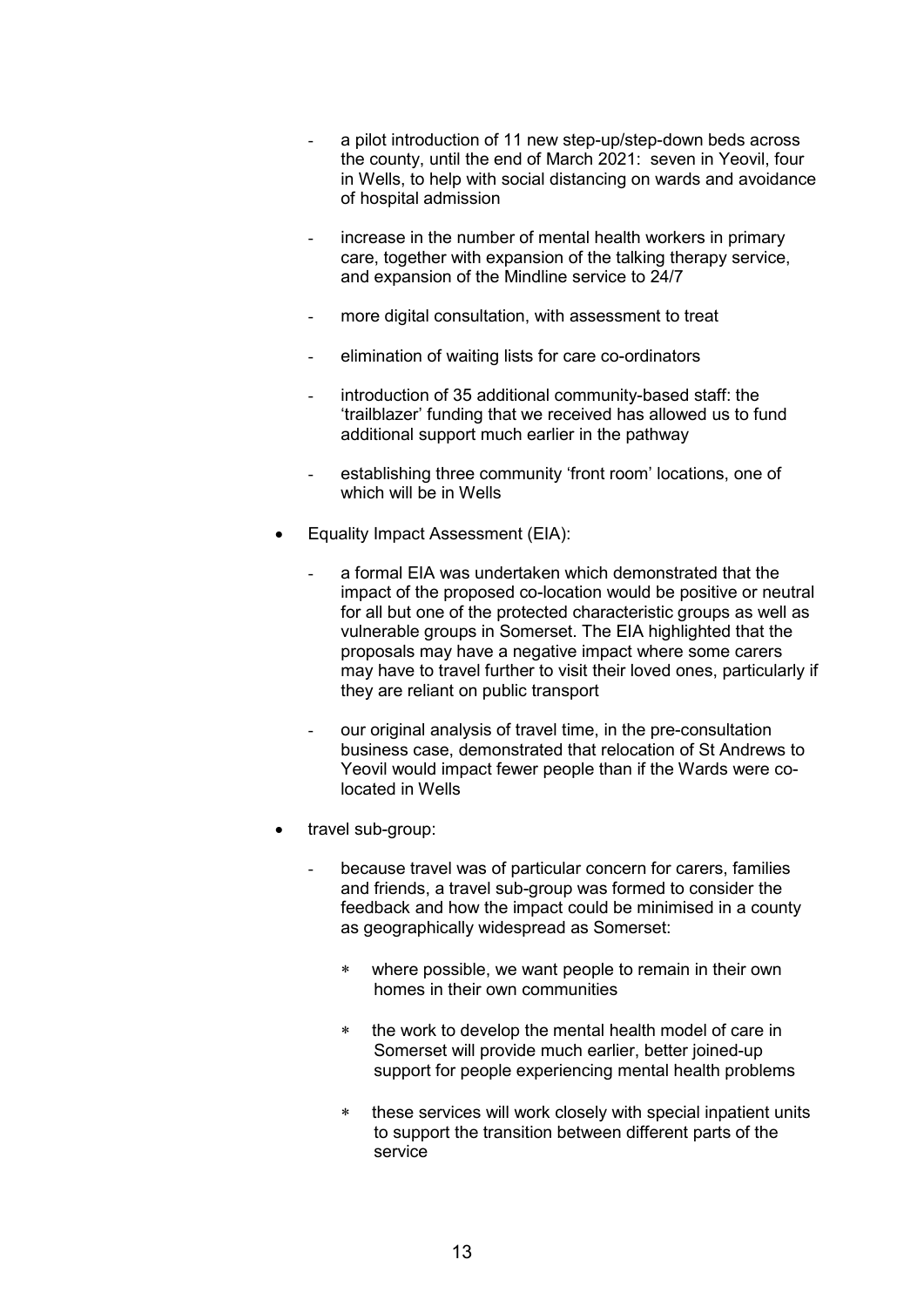- step-up/step-down beds in Wells and Yeovil will provide support to patients either before they need to be admitted to an inpatient bed, or to help them transition back to their local area
- where individuals are admitted to hospital in a county-wide service we are already supporting carers and families where their relative is admitted - this support will be continued
- development of the use of digital technology to support families to maintain contact, particularly during Covid-19
- we will work with the voluntary sector to maintain and support the development of community-based transport services
- we will be setting up a service user and carer reference group

Alison Henly provided a brief report around the finance:

- there has been a significant rise in inflation in the building sector the table included in the pre-consultation business case shows outdated figures – but this did not change the ranking of the options under consideration and Option 2 remains the most affordable option in terms of annual revenue costs
- we looked at the configuration of the current and proposed wards. The revenue implications take account of the capital figures and staffing levels. Option 2 provides a small benefit
- no funding will be withdrawn from mental health services, and the CCG and system partners have made a commitment that, should there be any savings, these will be reinvested back into mental health

Maria Heard confirmed that:

- the feedback had also been shared at a virtual public event, as well as with the Scrutiny Committee, the Health and Wellbeing Board and with our Foundation Trusts
- from a clinical perspective, we have support from the Clinical Senate and the Clinical Executive Committee
- we also have support from our system partners: Somerset County Council, Yeovil District Hospital NHS Foundation Trust and Somerset NHS Foundation Trust, who are the providers of the inpatient mental health service

 The recommendations presented to the Governing Body for approval are summarised as follows: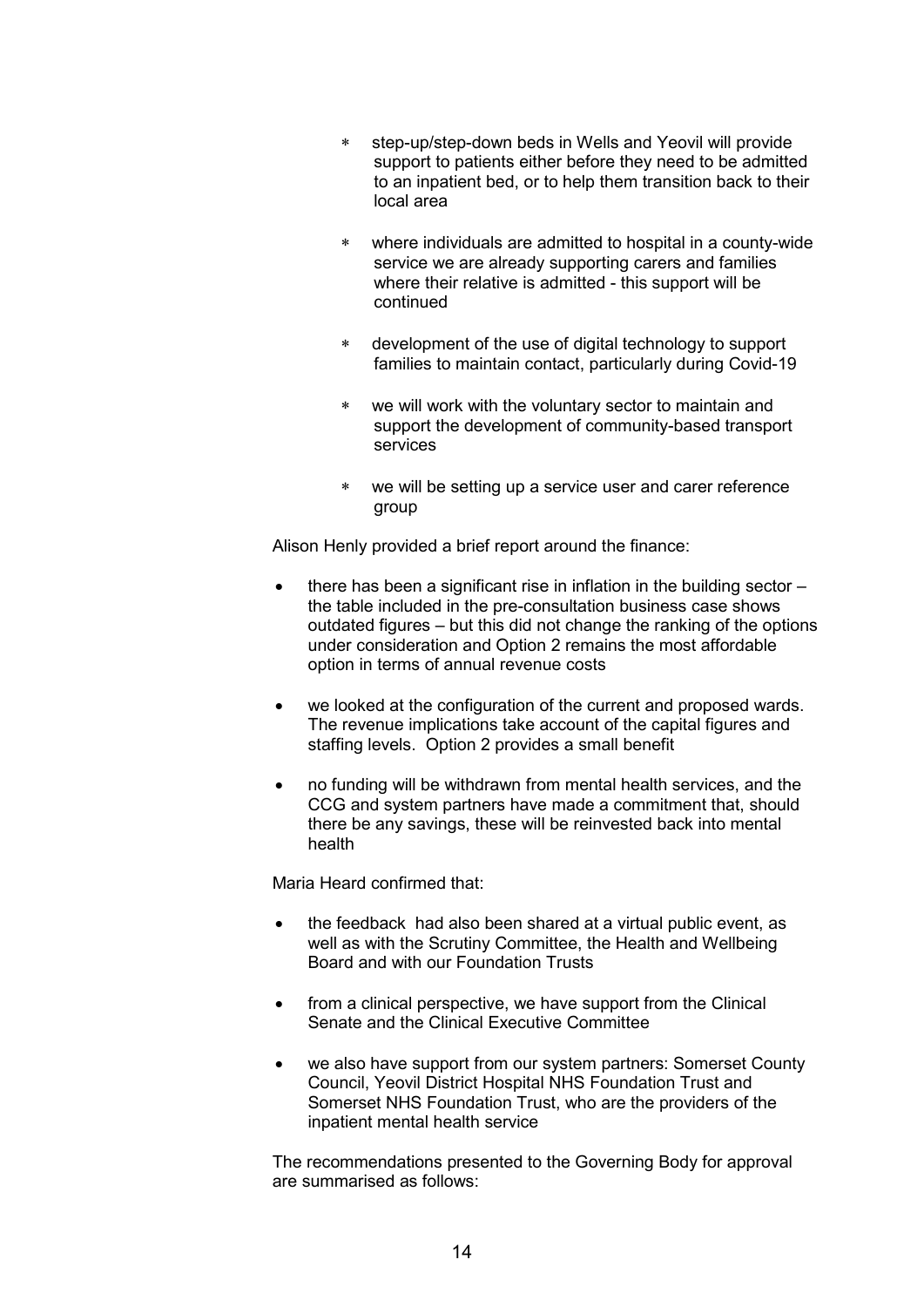- to comment on the Decision-Making Business Case
- to note the statement of support from SCC, Somerset NHS Foundation Trust and Yeovil District Hospital NHS Foundation **Trust**
- to note and consider whether the CCG has met its legal duties in relation to the Decision-Making Business Case
- to approve the recommendations within the Decision-Making Business Case:
	- the mental health inpatient unit for adults of a working age at St Andrews Ward in Wells should be relocated to Yeovil where it will operate alongside the existing Yeovil unit in refurbished and fit for purpose modern facilities which can be used flexibly to create male and female ward space preserving privacy and dignity
	- a service user and carer reference group should be put in place to support the implementation of the proposal, and particularly to review how the potential negative impacts of increased travel time can be mitigated
	- to address issues identified by consultation feedback related to travel and access to services and the potential impacts on service user and visitor experience, the CCG should work with the Somerset NHS Foundation Trust and other partners to:
		- ensure that local community based services are available in the Wells area (and across the whole county) to support the transition of patients from inpatient units back into their local networks
		- ensure a continued focus on the effective integration of the specialist inpatient units with local services
		- continue to develop ways to support interaction of patients with families and carers where actual visits are not possible, particularly through the use of digital technology
		- continue to work across Somerset to improve community based transport support services.
	- feedback should be gathered from current and former patients on St Andrews Ward, their carers and current staff about what they value about their unit. We will then work with our units in Taunton and Yeovil to make sure this feedback directly informs the way care is provided for everyone
	- responsibility for implementing the service re-location and delivering these recommendations should ultimately rest with the Somerset NHS Foundation Trust working in collaboration with the CCG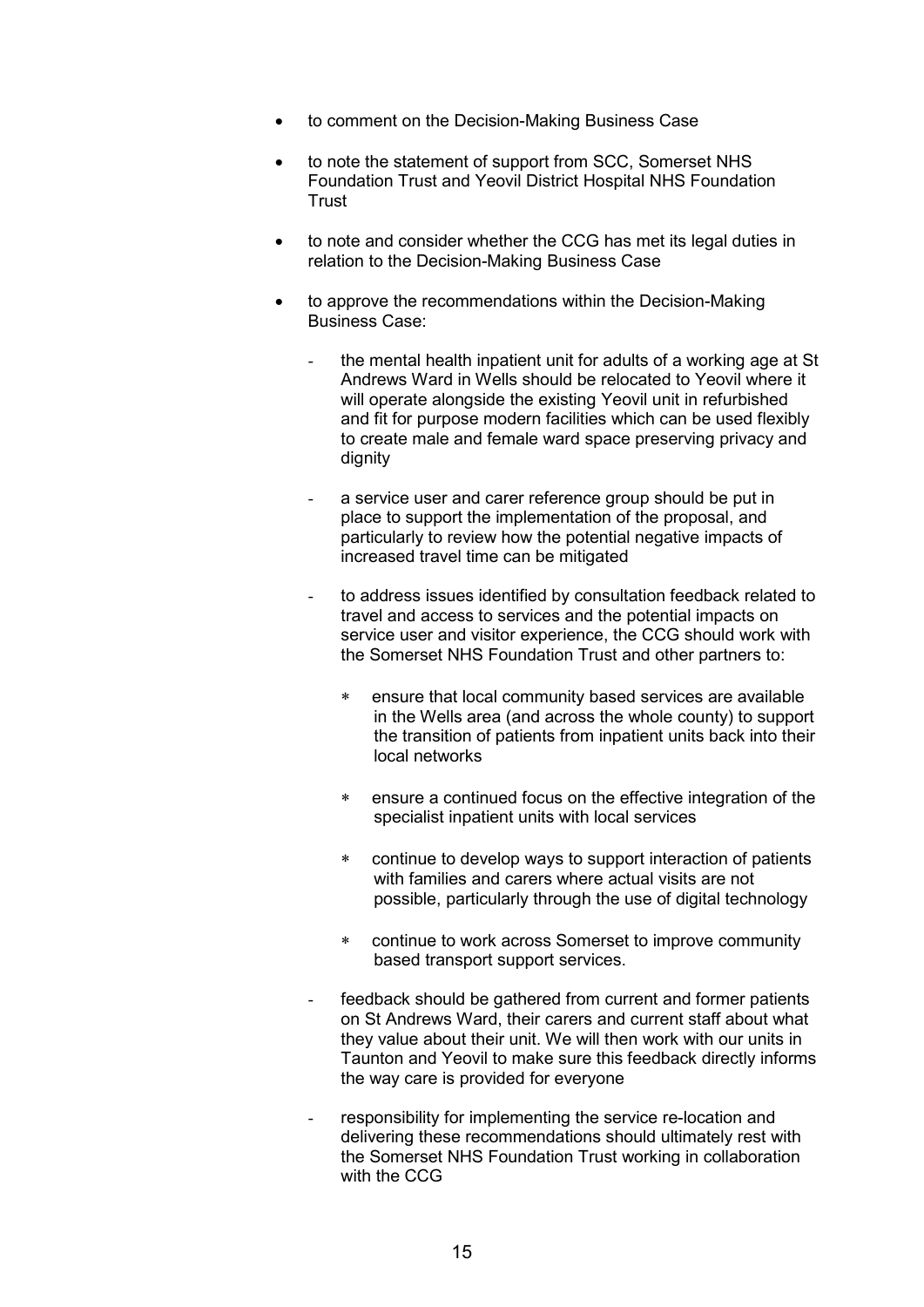Before asking the Governing Body to take a vote on the recommendations, Lou Evans raised the two public questions that had been received in advance of the meeting:

**1 Member of the Public: I attended the public meeting in the City of Wells Hall. At that meeting there was no thought for family members visiting loved ones. The so-called idea for support for family members, mentioned this morning on BBC Somerset, is no more than lip-service. With all the development around the city, the decision is very short-sighted for the long term. What will the St Andrew's site be used for? If sold to a developer, so even more housing, making the situation even worse:**

 In response, Andrew Keefe wished to assure the individual that the business case and presentation demonstrate that the CCG is taking the issue of travel very seriously and various mitigations have been or will be put in place. Regrettably, the rurality of the county means there will always be a cohort of people who will have to travel. For example, at present, people have to travel from Minehead or Exmoor to visit Wells. The CCG does take this issue very seriously and will be setting up a Patient and Carer Group, working with the voluntary service, to see how this can be mitigated and managed. In terms of the premises, the primary site is in two halves: Somerset NHS Foundation Trust owns the rear of the site, which includes three buildings - Phoenix Ward, St Andrews Ward and The Bridge. The Bridge provides psychological and clinical therapies and there are no plans to withdraw these from the site.

**2 Virginia Membrey: If the Governing Body decides that the beds at St Andrews will be relocated to Yeovil, I'm wondering what decisions will be made about the Wells site? Mendip has been left with the minimum of mental health resources. There is urgent need for a Crisis House and a drop-in centre. A replica of AWP's rehabilitation centre, Whittucks Road, would also be invaluable. I hope that the Bridge would remain on site. All of these are preventative measures that would, in the long run, be cost effective and for the benefit of all. I'm sure the voluntary sector would be prepared to offer assistance:**

 In response, Andrew Keefe again assured that there are no plans to withdraw the facilities from The Bridge. Further, referring back to the presentation and the decision-making business case, there has been additional investment and expansion of mental health services in Somerset - including Mendip and Wells - not least the establishment of four additional step-up/step-down beds, which are effectively a Crisis House to avoid people being admitted to hospital. Community 'front rooms' have been established across the county. There has, regrettably, been an impact from Covid-19 but the CCG has committed to Wells to maintain the step-up/step-down beds, Mindline, community services and the expansion of staff numbers. Whittuck is an inpatient rehabilitation unit in the Bristol area and is very similar to the Willow Ward in Bridgwater. The Ward is for people with longer-term mental health needs, for their rehabilitation back into to the community. Earlier options had looked at relocating or co-locating Willow Ward, but for a variety of reasons – not least, the distance from a district hospital – it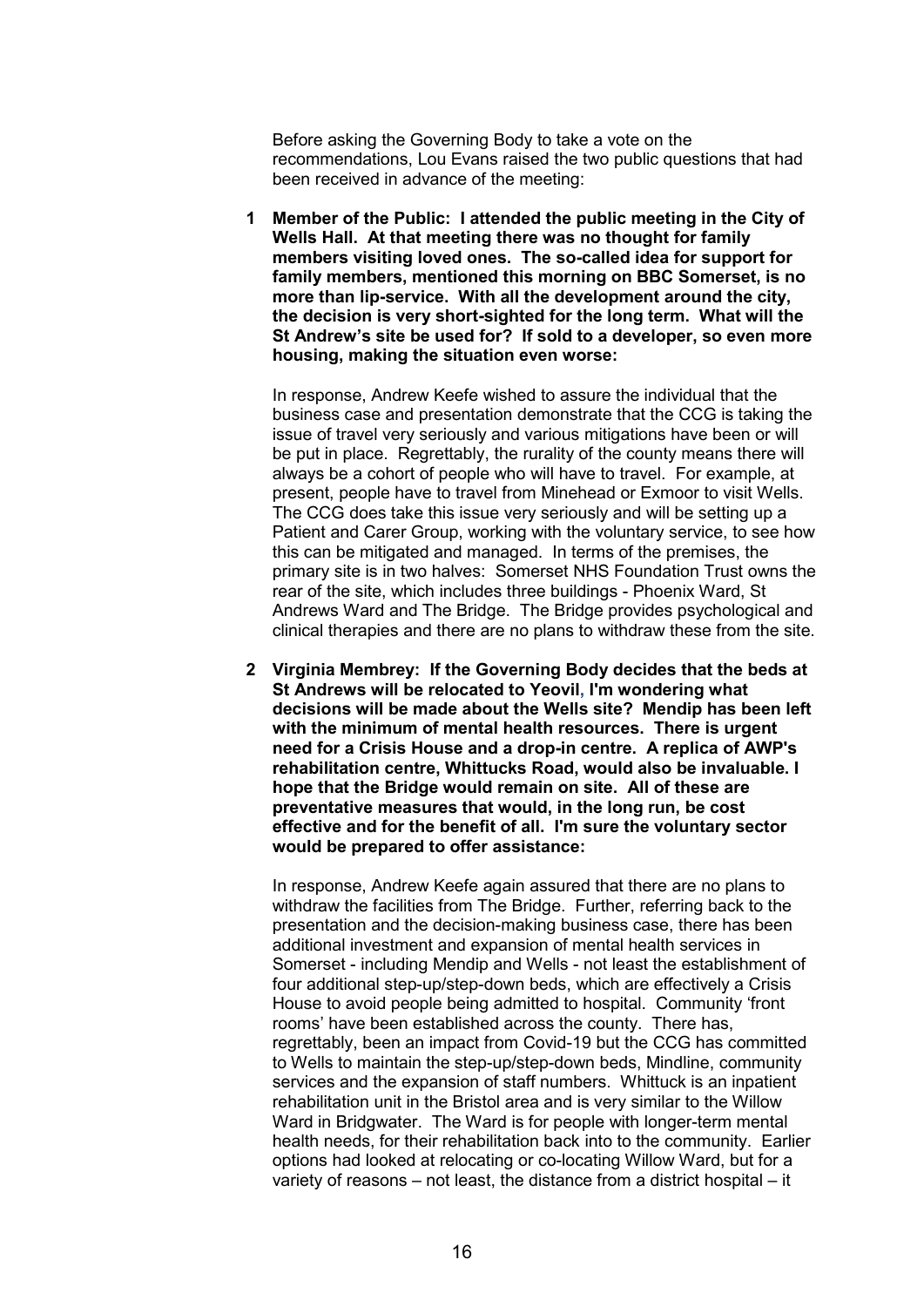was determined that this would not be appropriate: this is a good facility that serves the population well and we would not wish to change that.

 Dr Peter Bagshaw confirmed that Whittucks Road is a long-term rehabilitation centre – it is not a short-term/quick turnaround solution. Referring to the community 'front rooms', it is felt that spreading these across the county is the best way of trying to reduce inpatient admissions.

 In her capacity as Chair of the Patient Safety and Quality Assurance Committee, Dr Jayne Chidgey-Clark felt there had been focus on patient safety and quality assurance, citing the strength of the Equality Impact Assessment (EIA) and the lengths to which the team had gone to encourage robust public engagement. Dr Chidgey-Clark was also assured to see that legal advice had been obtained from Bevan Brittan. However, Dr Chidgey-Clark queried that the risk rating/description box had not been completed and asked if (a) the risk been mitigated or (b) this was an oversight:

 Maria Head confirmed that the lack of a risk rating/description had indeed been an oversight and this would be corrected. The advice from Bevan Brittan was that the risk was relatively low. Advice had also been sought about the implications of switching to a digital consultation approach (in the light of Covid-19) and Bevan Brittan was comfortable that the CCG had gone above and beyond that which was necessary in terms of its consultation process.

#### Action 781: Risk Register for the FFMF Decision-Making Business Case to be completed (Maria Heard)

 Dr Jayne Chidgey-Clark stated that she fully understood the concerns that people had raised around travel. However, from a patient safety and quality perspective, Dr Chidgey-Clark felt that – given that mental health inpatient facilities are a county-wide service, and are not specific to Wells – the fact that more than 40% of people, not from the local (Wells) area, had supported the proposals outweighed the patient safety and staff risks that had also been raised.

 David Heath stated that the public consultation, and the strong public participation, had been very valuable. David Heath felt there were two sides to the story – firstly, the clinical evidence: this was unequivocal and had been backed-up by the Clinical Senate Review – there is a strong clinical view that the proposal to move the Ward from Wells to Yeovil must take place for the safety of patients, and it would be irresponsible for the CCG to ignore this. Secondly, there had been a substantial number of respondents, principally from the local (Wells) area which, although relevant and valid, largely commented relating to travel and the inconvenience of the geography of the county. Unfortunately, to provide 'perfect' health provision for all - and if starting from scratch - the major hospitals would **not** be located where they are (Taunton and Yeovil). There appears to have been a misperception that St Andrews is a facility for the people of Wells, whereas it is not; rather, it is a county-wide facility, and – as explained above – for some, there will always be issues of travel due to the county's geography. There have been some cogent arguments from the Mendip area – a feeling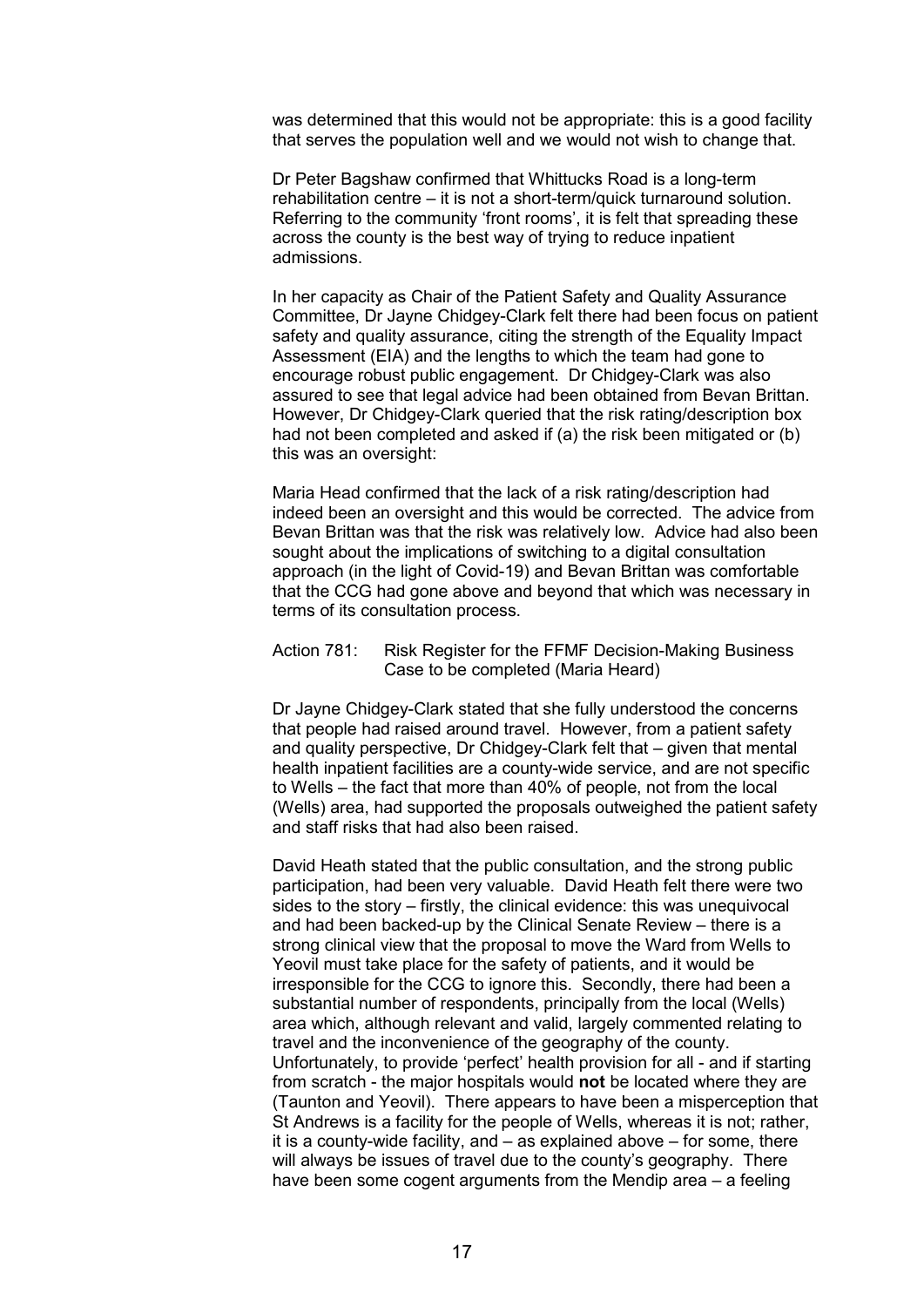that there is a gradual erosion of service provision. David Heath acknowledged that people may feel there has been some 'hollowing out' of service provision, eg. that "St Andrews is being taken away from a local service" – which is why it is so important that the CCG has now set out the new provisions that will be included: we could not have done this at the beginning, without public participation. We are now getting to a point where we are offering a more complete and comprehensive mental health service. However, wherever we situate any health service - which, for some, will not be 'on their immediate doorstep' transport will always be an issue and we will need to accommodate this in the best way possible. David Heath stated that, initially, he had been concerned that the CCG had not properly addressed the issues of community health provision. However, with the evidence of the business case, the clinical senate review and taking account of public concerns, his current belief was that the issues had been addressed as best as they possibly could. David Heath stated that he would therefore support the recommendation but cautioned that the CCG would need to continuously monitor both the inpatient mental health service and its wider provision.

 Val Janson asked if the CCG had considered the configuration of services on Somerset's borders, and Andrew Keefe confirmed this was the case. He advised that, from an operational perspective nothing will change in terms of cross-border work – people will always be taken to the most appropriate setting, particularly if there is a physical healthcare need. There is a strong drive to keep patients in-county, so the individual may initially be admitted to, for example, University Hospital Bath, but would be repatriated to Somerset. Pathways that support people are commissioned by Somerset, for Somerset people. From a patient choice perspective, this is not the same in mental health as it is with other conditions, because crisis admission would override patient choice – it is about the most appropriate place for that patient. We will be continuing our dialogue with neighbouring CCGs about how we can improve patient pathways.

Summarising, Lou Evans noted that:

- the Governing Body had received the detailed and comprehensive Decision-Making Business Case
- the Governing Body had received the consultation feedback
- statements of support had been received from SCC, Somerset NHS Foundation Trust and Yeovil District Hospital NHS Foundation Trust. Also from the lead clinicians and the Clinical Senate
- the CCG has met its legal conditions, following advice from Bevan **Brittan**

 By a virtual show of hands, the Governing Body unanimously approved the proposal recommendations as detailed within the Decision-Making Business Case and noted that the next steps will be to work with Somerset NHS Foundation Trust to develop the implementation plan, which is expected to take approximately 18 months.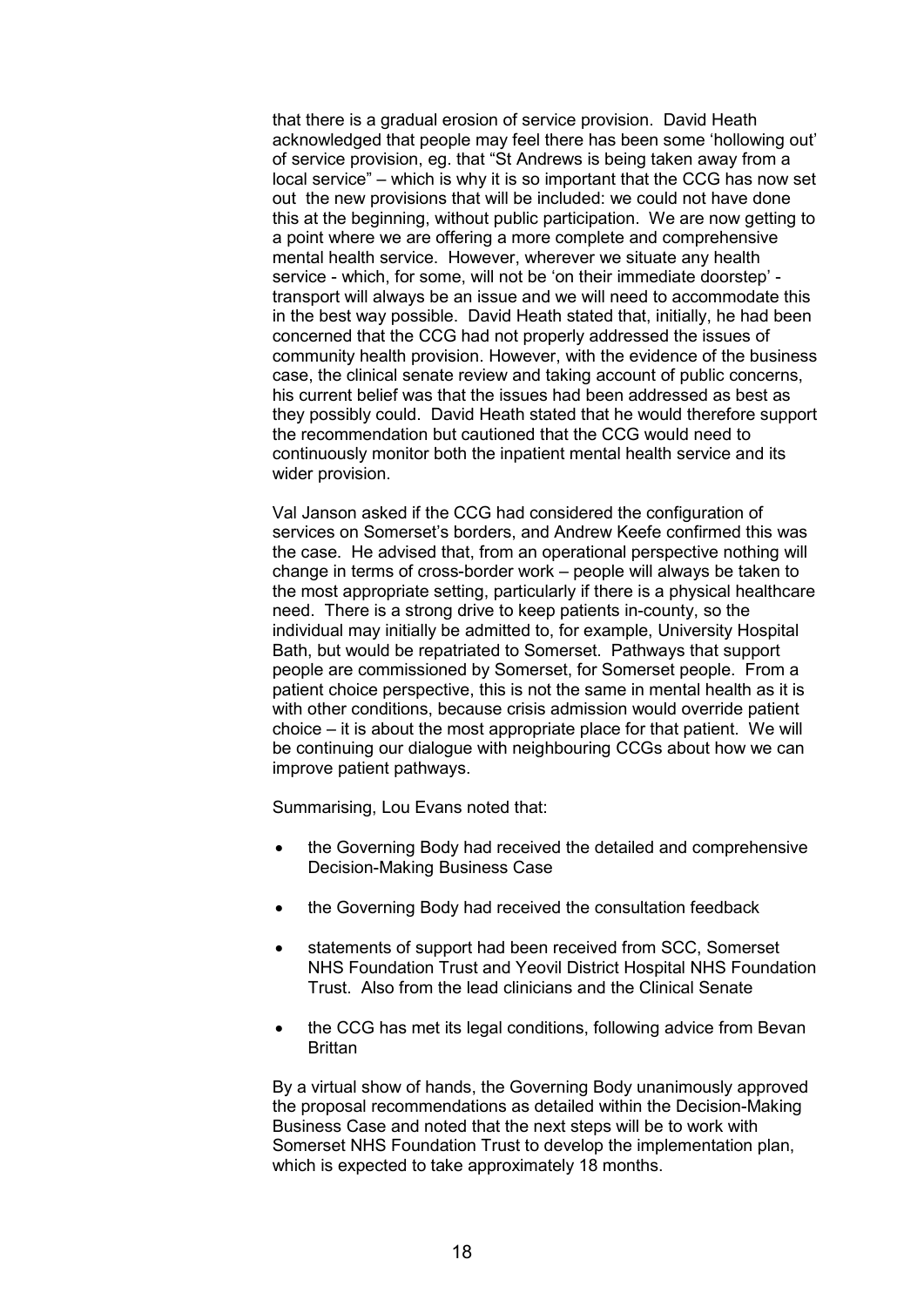#### **SCCG 076/2020 DIGITAL ANNUAL UPDATE**

 The Meeting received the Digital Annual Update Report, which provided an overview of the Digital Team portfolio, achievements since September 2019 and future plans for the rest of 2020/21. Allison Nation provided a presentation and verbal report, summarised as follows:

- the onset of Covid-19 had required a huge 'digital shift', at pace
- the year had seen a considerable expansion of the Digital Team
- during 15 weeks of lockdown, Digital Team highlights included:
	- the provision of approximately 400 laptops to General Practices for remote working
	- rapid Practice 'go-live' of the online consultation and optimising the process
	- in three days, supporting CCG remote working via the introduction of MS Teams
	- supporting the creation of shielded patient datasets
	- discussion with Primary Care Networks (PCNs) around a Picture Archive and Communication System (PACS) for digital solutions to information sharing
	- the creation of a digital Treatment Escalation Plan (TEP) form, process and data-sharing across the system
	- release of EMIS Viewer (electronic patient record systems) for use by Adult Social Care, Children's Health Visitors, School Nurses and more
	- configuration and go live of GP Connect for all Somerset GP Practices and Care UK
	- supporting the primary care, end of life, and care home cells
	- creation of a digital baseline for NHS support to care homes
	- supporting Somerset hospices with the use of digital patient consultation tools
	- continuing the provision to oversee essential GP IT requirement
	- securing ongoing MS Teams for use across the CCG and general practice
	- discussion with Primary Care Networks (PCNs) for the adoption of Digital First (digital outreach team approach)
	- provision of digital support for Covid-19 antibody testing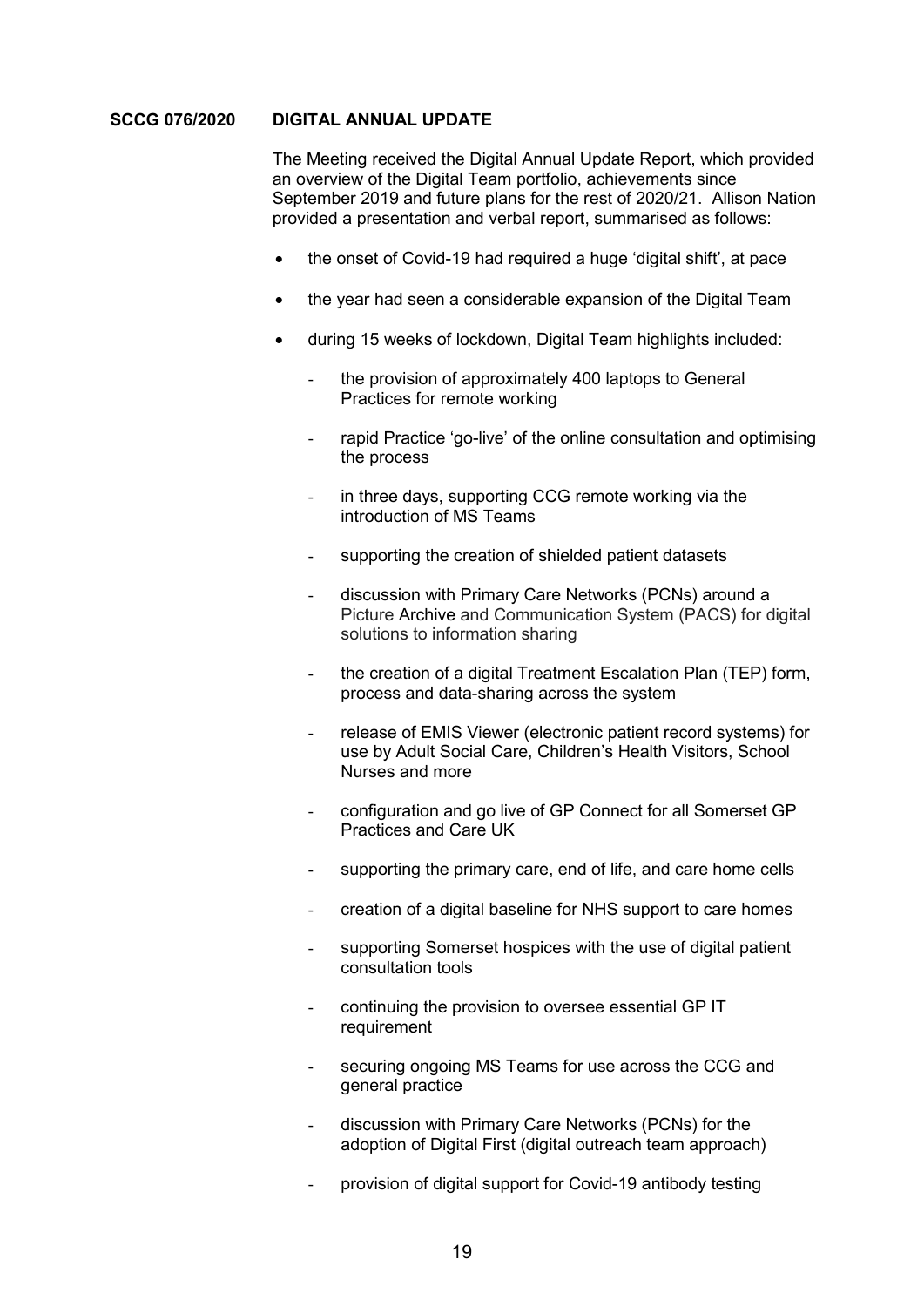- continuing the development of the SIDeR (Somerset Integrated Digital e-Record) Shared Care Record programme on a 'best endeavours' basis
- in line with national structure, the day-to-day Digital Portfolio of work is divided into three principal elements:
	- digital transformation
	- data security and protection
	- population health management
- next steps:
	- Phase 3 Plan
	- Digital First Strategy

 Trudi Mann advised that GP Practices are experiencing challenges in their work with care homes, as some are not as advanced as others in knowledge and equipment. This is starting to have an impact with the increasing number of Covid-19 cases. Trudi Mann asked if the CCG could do more to support this:

 Allison Nation responded that a bid has been submitted for short-term resource for greater care home support. We are planning to link with SCC through the strategic care cell to increase the take-up of digital skills training through engagement with care homes. We will also be recruiting an additional post as part of DOT.

 Trudi Mann asked about the plans for developing population health management and about the possible barriers:

 Allison Nation responded that timely resources are a barrier. There has been much cross-system working over the past six months but there is further work to do. Population health management is a big programme of work and will necessarily need to take account of the environment, housing etc.

 Governing Body members queried why SWAST (ambulance service) was not participating in the TEP sharing process, despite having been invited to do so:

 Allison Nation advised that the issue was partly technical, because SWAST covers a region of seven STP communities. To have seven separate icons for each shared care record adds to their complexity. SWAST has engaged in the national roll-out of summary care record information but TEPs are different as they are electronic rather than digital. We need to positively engage with them to take this next step – there is a technical challenge but there must be a desire from SWAST to do it.

 Dr Jayne Chidgey-Clark felt that the matter should be escalated to the SWAST Board. Basil Fozard felt it was unacceptable that SWAST are not accessing TEPs and that the CCGs should undertake stronger contractual commissioning with them.

 Dr Alex Murray responded that we now have a clinical lead for SWAST who is part of the working group and also attends the End of Life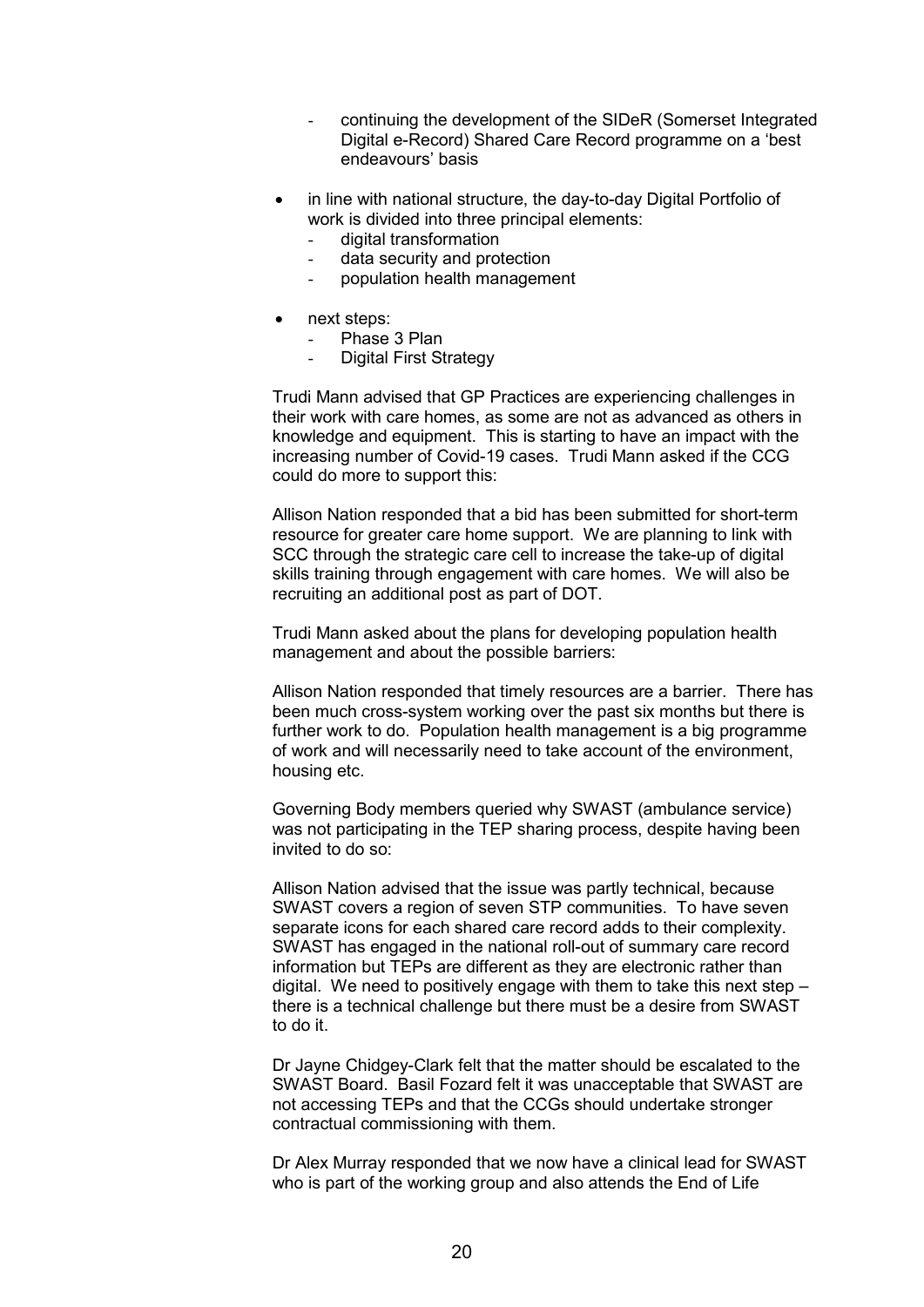Programme Board. We are working across the south-west to see how the TEPs can be aligned so that SWAST only needs access to one form. This would mean a unified approach across county borders. We are having very active conversations with SWAST and across the region about how the TEP issue can be resolved.

 Lou Evans thanked Allison Nation for her report and asked that an email be sent to Governing Body members on a monthly basis to update them on progress around digital ease of access in West Somerset.

Action 782: Monthly email about progress on West Somerset digital access to be sent to Governing Body members (Allison Nation)

 By a virtual show of hands, the Governing Body unanimously approved the Digital Update annual report.

#### **SCCG 077/2020 SOMERSET WINTER PLAN 2020/21**

 The Meeting received the Somerset Winter Plan 2020/21. Alison Rowswell and Matthew Bryant provided a verbal summary report and it was noted that:

- the Somerset Winter Plan is a working document developed through the A&E Delivery Board with system-wide participation
- the Winter Planning leads meet fortnightly and will continue to do so throughout the Winter period. The leads look at the lessons learned from last Winter – what went well, what could be improved, and mitigation
- the learning from Covid-19 is being brought together through the A&E Delivery Board, due to the additional pressures Covid-19 will bring
- early system-wide engagement has taken place, to review the schemes that were implemented last year, what has been implemented for Covid-19, what should be reintroduced and any new schemes
- the A&E Delivery Board reviewed 29 schemes and prioritised them according to the level of impact the scheme is expected to make and if it is a good strategic fit. The schemes were rated as either Category 1 (High Priority), Category 2 (Medium Priority) or Category 3 (Lower Priority)
- the following Category 1 schemes have received funding, to a total cost of £9,625,000:
	- Intermediate Care/Home First Redesign
	- Rapid Response Service expansion and capability enhancement
	- Clinical Assessment Service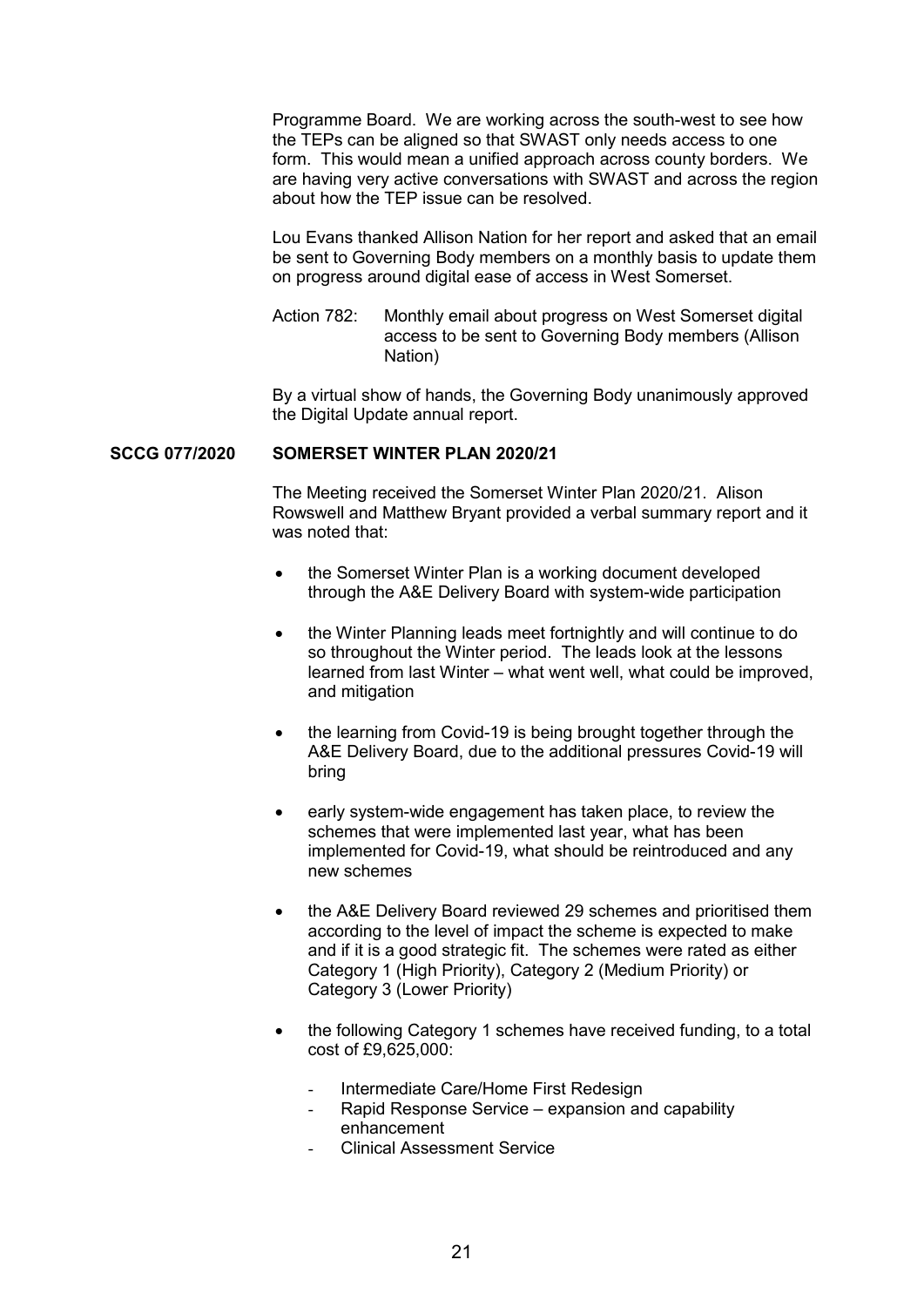- we have undertaken demand and capacity modelling, looking at numbers pre-Covid and considering how demand could be modelled at 80% or 100% capacity taking account of social distancing. This will be continually updated as we move through **Winter**
- organisations have been asked to consider how they can enhance their own Winter capacity and will be reviewed this week
- Think 111 First is a national initiative to ensure that emergency departments do not become over-crowded. Direct booking to Minor Injuries Units may be implemented
- other policy areas considered as part of the Winter Plan include:
	- transport
	- severe weather
	- 'flu<br>- infe
	- infection prevention and control
	- risk identification and mitigation

 Matthew Bryant commented that partners are well represented on the A&E Delivery Board. The GP voice is represented by Dr Alex Murray, who co-chairs the Board with Matthew Bryant.

 The planning work will need to be continually progressed alongside Covid-19 and the document sets out plans both to respond to the immediate issues and the strategic context for Somerset. The Category 1 schemes as highlighted (above) will make a significant difference this Winter and are also part of strengthening services outside hospital to support the ambition to move away from traditional bed-based care.

 The Winter Plan sets out a summary of the risks: unmitigated risks are very significant in terms of emergency care. The risks around safety, patient experience, workforce and funding have been mitigated to some extent. We are facing an unprecedented position in emergency care with many challenges. The Plan will put us in a strong position to face the Winter ahead: emergency care system performance is good and waiting times are relatively strong compared to other areas.

Wendy Grey noted the increase in admissions across England. particularly in the North, due to Covid-19 and felt this may begin to impact the south-west. Wendy Grey asked if the local Trusts had been able to re-arrange the ward beds to comply with social distancing:

 Matthew Bryant responded that the Winter Plan is not the system plan that will deal with Covid, for which there is a separate infrastructure; rather, the Winter Plan will support the Covid system plan. The A&E Delivery Board has received information from both YDH and Musgrove Park Hospital that models the bed base on both 'normal' capacity and socially-distanced capacity. The Trusts are responding flexibly and are actively pursuing further mitigation options, eg. the introduction of screens, working with the Infection Prevention and Control teams, fire officers etc.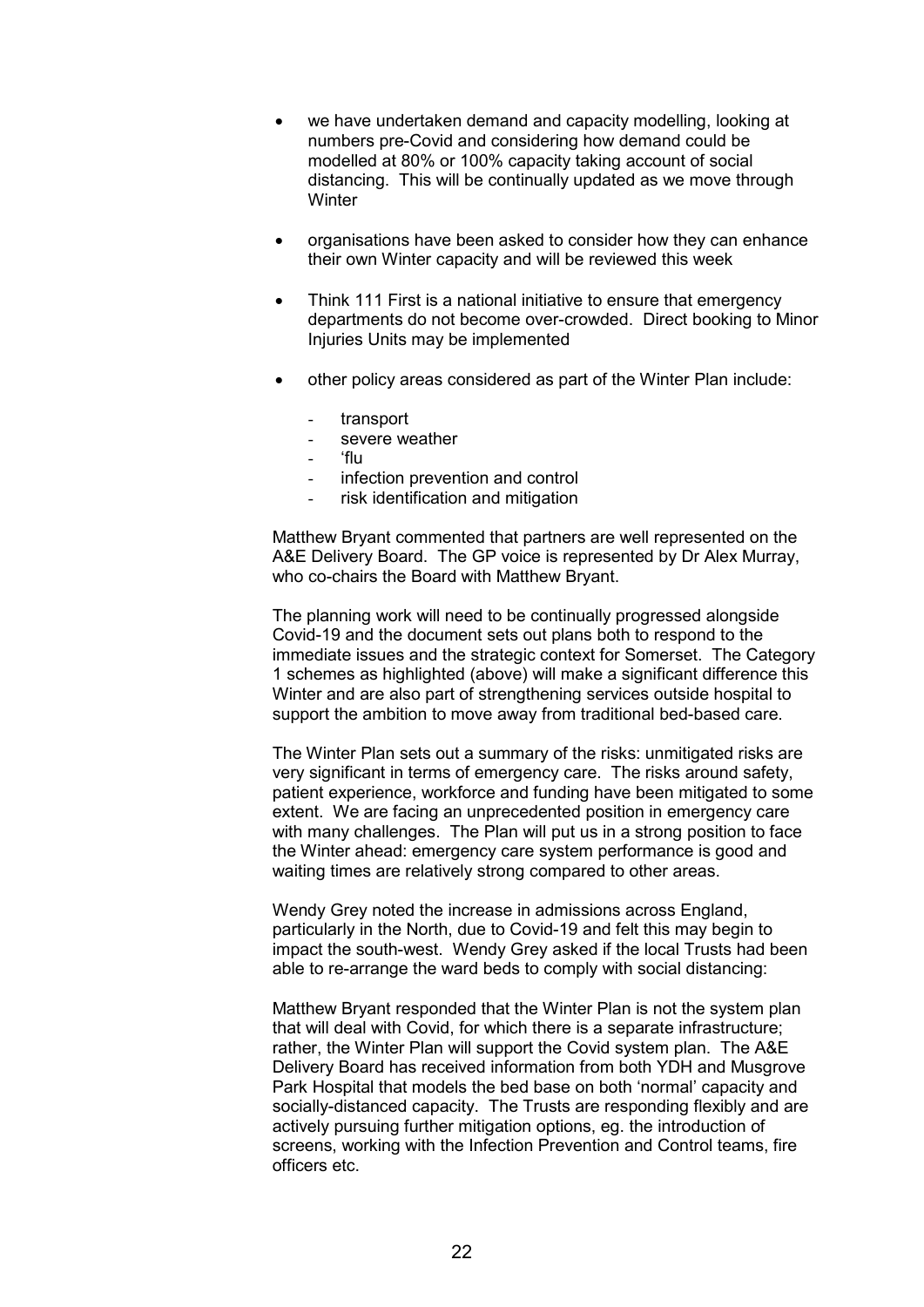Lou Evans commented that the cover sheet suggested that the risk rating is only 3, which contradicted the risk levels contained within the paper: Matthew Bryant confirmed that each organisation has been asked to give specific attention to the risks as stated in the paper and to adopt appropriately on their own risk register. Alison Rowswell agreed to review the ratings against the CCG Risk Register and to ensure that risks are appropriately reflected.

 Action 783: Review the risk ratings contained in the Winter Plan against the risk register and reflect appropriately (Alison Rowswell)

 James Rimmer advised that significant investment had been made in mitigation of some of the risks and we will continue to monitor this. A number of risks will come together over the Winter period and we will be working with system partners to update and keep Boards informed.

 By a virtual show of hands, the Governing Body approved the Somerset Winter Plan for 2020/21, noting that the Plan will be updated throughout the period on an ongoing basis.

## **SCCG 078/2020 FINANCE REPORT 1 APRIL TO 31 JULY 2020**

 The Meeting received the Finance Report for the period 1 April to 31 July 2020. Alison Henly provided a verbal report, summarised as follows:

- indicative funding allocations were issued to CCGs in January 2020 and a draft plan was submitted to NHS England and Improvement on 5 March 2020
- due to Covid-19, new guidelines were issued on 17 March 2020 which fundamentally changed the financial arrangements for NHS organisations for 2020/21 and suspended further work on the annual planning process until further notice
- Somerset CCG continues to monitor its spend against the indicative allocation, and there is a reclaim process/top-up allocation for Covid-19. The CCG is also keeping expenditure under constant review to see if any costs will have a recurring impact
- the Government committed that the NHS would breakeven for the first four months of this financial year, ie. April-July 2020
- further guidance was received confirming that the current financial arrangements for CCGs would be extended to cover August and September 2020, with an intention to move towards a revised financial framework for the latter part of 2020/21
- Table 2 of the report shows the forecast financial position against key budget reporting lines for the period 1 April to 31 July 2020:
	- there are currently no gaps in the funding and a breakeven position has been supported for the first six months.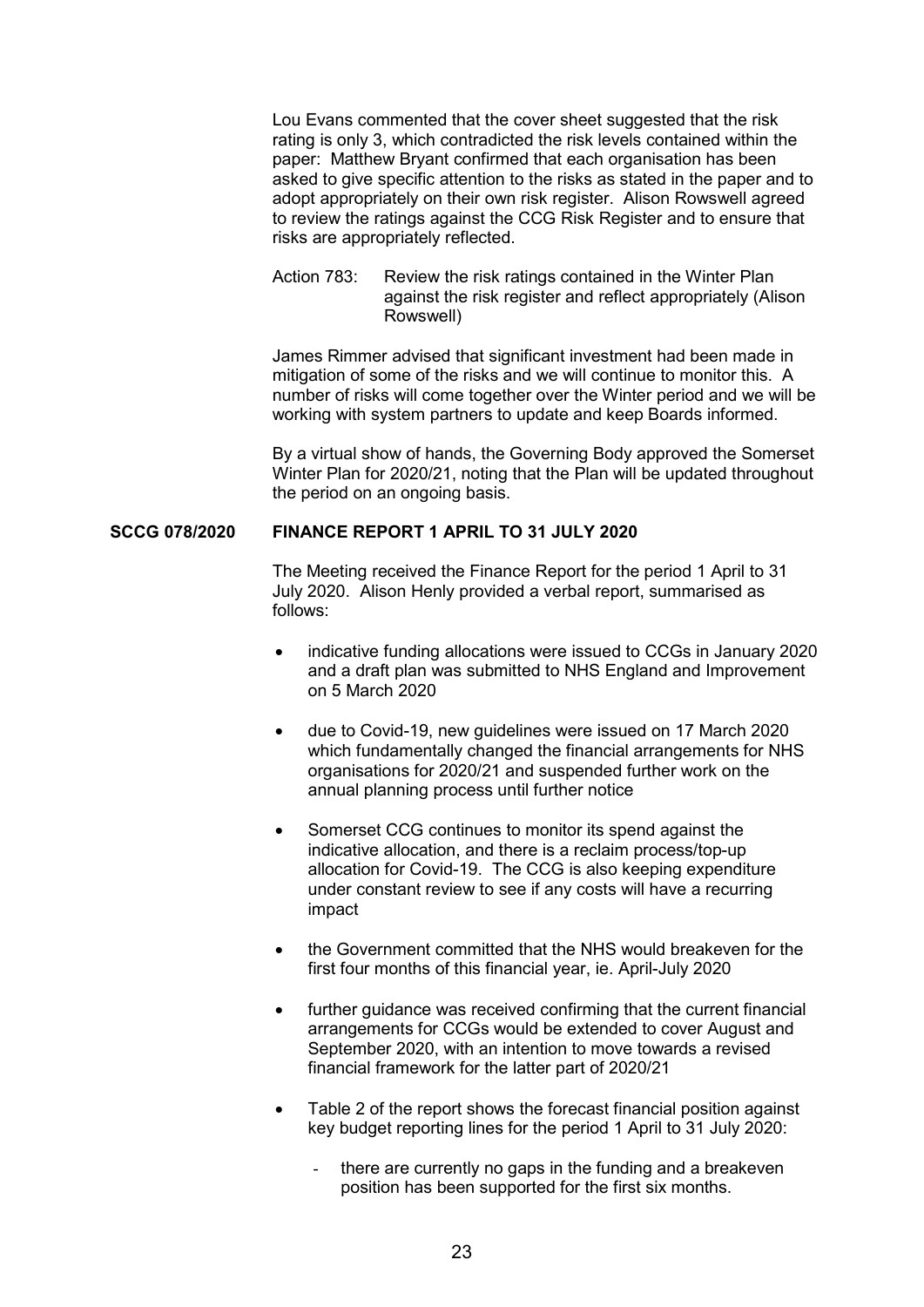By a virtual show of hands, the Governing Body approved the report of the CCG's financial position as at 31 July 2020.

### **SCCG 079/2020 QUALITY, SAFETY AND PERFORMANCE EXCEPTIONS REPORT FOR THE PERIOD 1 APRIL-31 JULY 2020**

 The Meeting received the Quality, Safety and Performance (QSP) Exceptions Report for the period 1 April to 31 July 2020. Alison Henly and Val Janson provided a verbal report, summarised as follows:

- the current quality and safety metrics include YDH NHS FT and Somerset FT and will be extended to capture UHBW and RUH Bath where available
- a number of the themes had already been discussed in earlier agenda items: elective care; waiting times; emergency services; capacity and demand, and were also summarised in the System Overview pages of the report
- the mental health section had been developed: IAPT (improving access to psychological therapies) services now need to recover the backlog. The current recovery rate is above the national position, at 61% compared to the national ambition of 50%
- there is a new partnership model for children and young people's mental health services (page 38 of the report refers)
- the report has been developed to include a section on Learning Disabilities and Autism (page 33 of the report refers)
- the quality metrics will be extended to cover neighbouring hospitals. We are also looking to review some of the data in the context of Covid-19, eg. there was an increase in falls in March/April followed by a reduction
- infection prevention and control: we will be developing the report to mirror the data presentation of south west regional colleagues so that results can be better compared across the region
- C.diff: overall case numbers reduced in Quarter 1 from 30 to 21 but further work is required to understand the increase in E.coli
- prescribing of antibiotics is currently exceeding the national target

 Basil Fozard queried the decline at YDH in the number of adult patients having a VTE (venous thromboembolism) assessment within 24 hours of admission:

 Action 784: Decline in VTE assessments to be raised with YDH (Sandra Corry/Val Janson)

 Dr Jayne Chidgey-Clark expressed disappointment about the access rates for children and young people, and asked about the impact.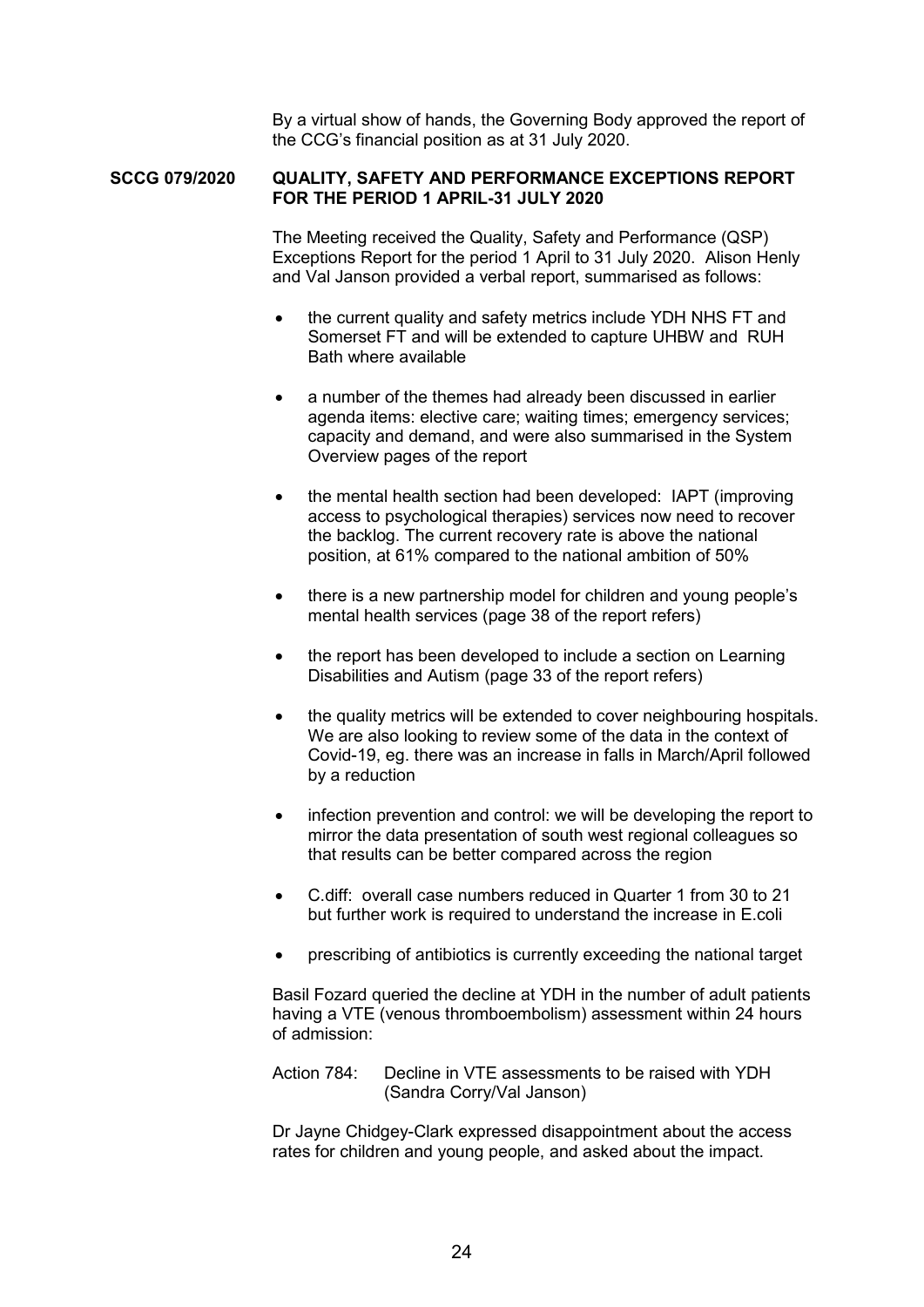Dr Chidgey-Clark felt that the access targets appeared quite low and asked how they compare with others across the south west:

 Alison Henly responded that Somerset's trailblazer status demonstrates that we are leading the way with partnerships between NHS services and the voluntary sector but that data reporting had not yet caught up. Alison Henly stressed that the quality of service had been greatly improved, so the issue was one of recording.

 Grahame Paine commented about a serious incident that had been announced in the media on 21 October 2020, which reported that people accompanying patients had been prevented from entering A&E. Dr Alex Murray responded that the system is very aware that capacity in A&E and Minor Injury Units (MIUs) will be challenged. NHS 111 can signpost people to the most appropriate place, and much work is taking place around the Category 3 and Category 4 ambulance response times.

### **SCCG 080/2020 RISK MANAGEMENT UPDATE REPORT**

 The Meeting received the summary Risk Management Update Report, together with a verbal report from James Rimmer. It was noted that four risks had been escalated to the Corporate Risk Register (CRR):

- Risk 438: Section 117 Aftercare
- Risk 397: CCG Financial Plan
- Risk 392: No commissioning lead manager for services for neurological-rehabilitation patients and gaps in service
- Risk 430: SEND compliance with statutory and legal duties

 Lou Evans commented on the training that had been undertaken around risk management and asked that the CRR be given more time for discussion at the next meeting.

 Dr Jayne Chidgey-Clark asked that where risks had been realised, future reports should contain more narrative about the implications and mitigations.

- Action 785: Increase the agenda time for CRR discussion (Kathy Palfrey)
- Action 786: Greater narrative to be included for realised risks (James Rimmer)

#### **SCCG 081/2020 ANY OTHER BUSINESS**

There was no further business.

# **SCCG 082/2020 DATE OF NEXT MEETING**

 The next meeting of the Governing Body will be held on 26 November 2020 at 9.30 am via MS Teams. Papers will be published in advance on our website and members of the public are invited to submit their questions to kathy.palfrey@nhs.net by midday on Tuesday, 24 November 2020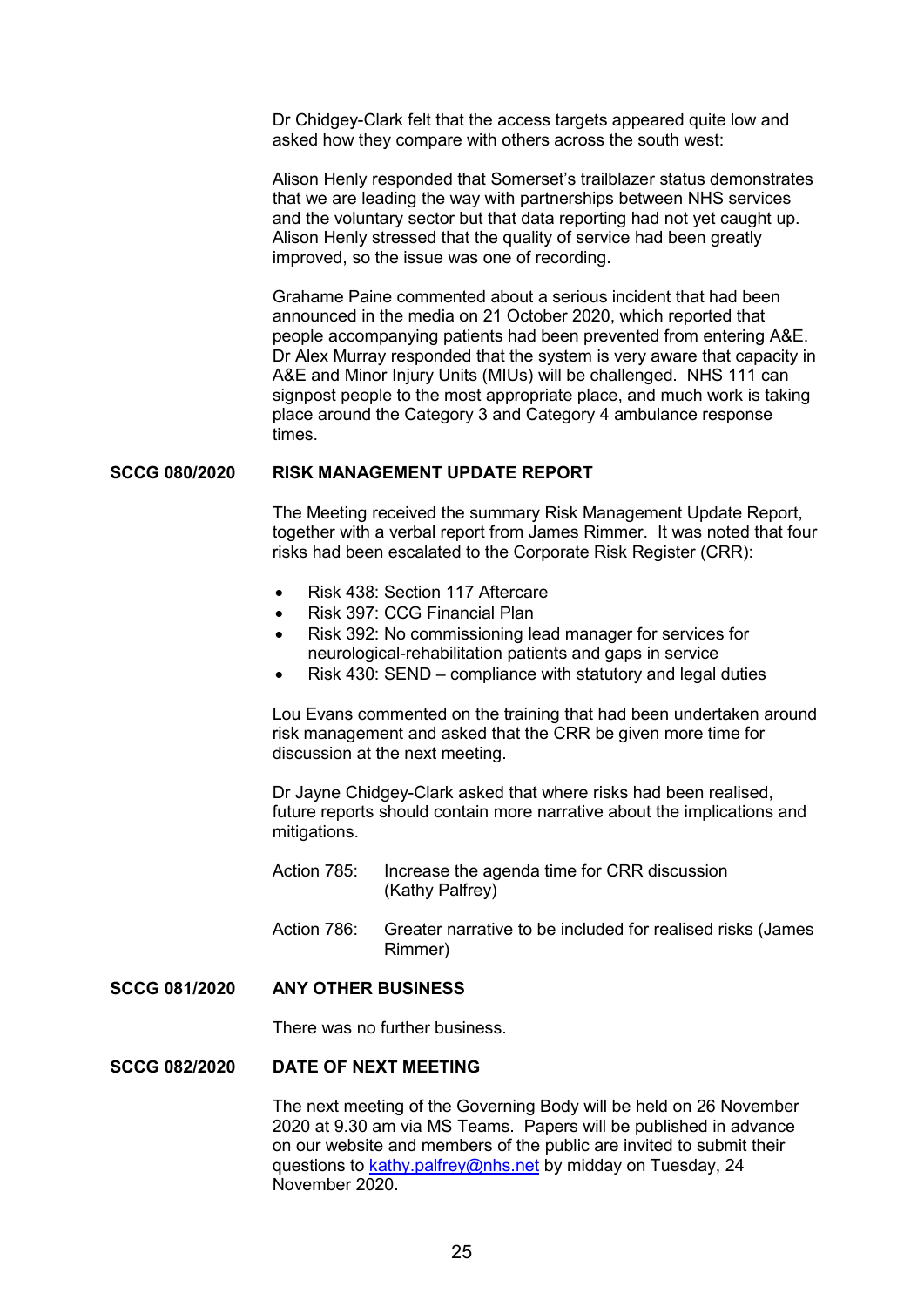The Chairman brought the Part A Meeting to a close and advised that the Governing Body would now move into closed session. Part B meetings are held in private due to the confidential nature of the business to be transacted, publicity on which would be prejudicial to the public interest.

| $\bigcap$ IIA |  |
|---------------|--|
|---------------|--|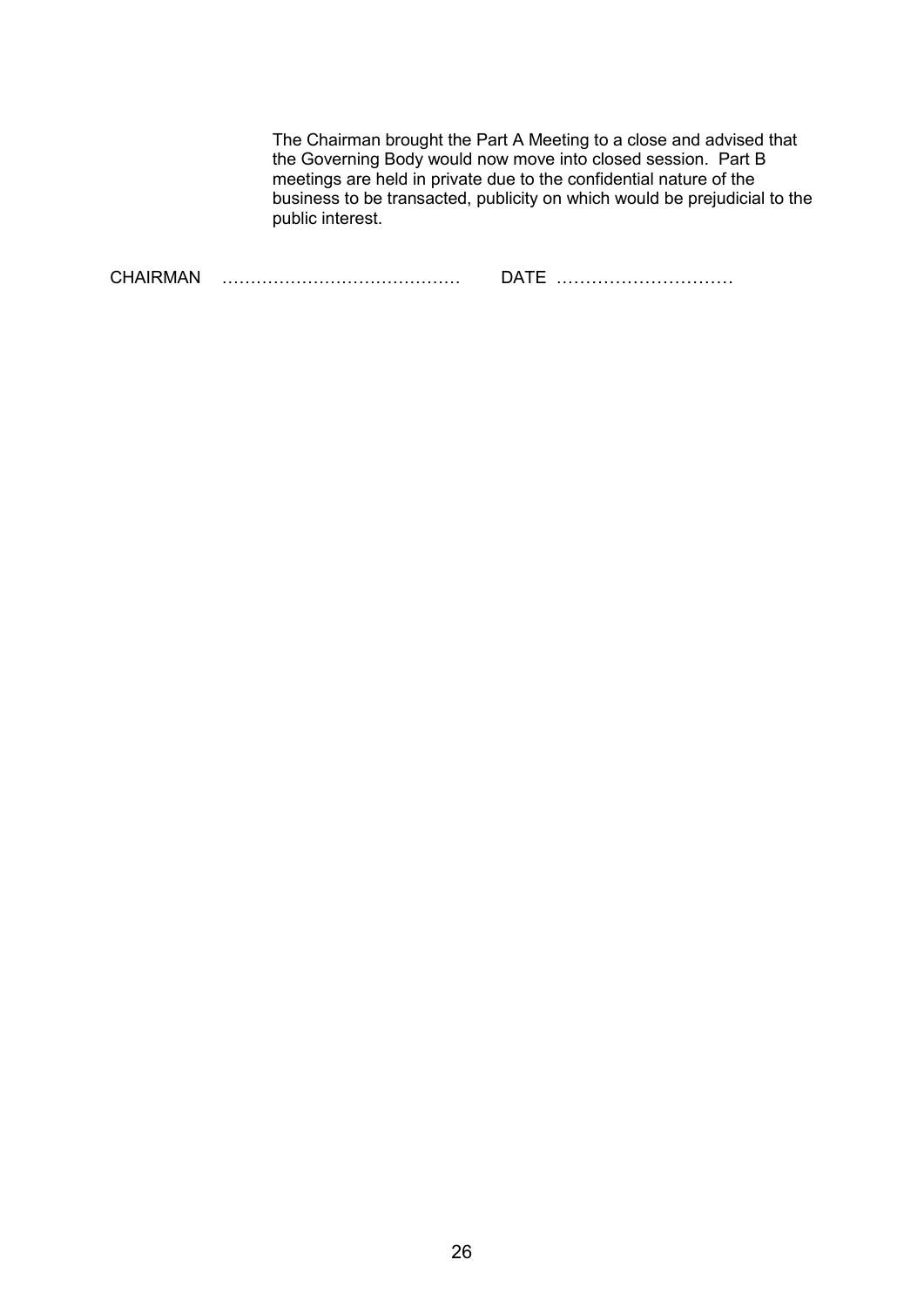

# **ACTIONS ARISING FROM THE PART A SCCG GOVERNING BODY MEETING HELD ON 24 SEPTEMBER 2020**

*Text in green was added arising from discussion at the Virtual meeting of the Governing Body on 24 September 2020 and through subsequent updates from Directors. Items marked Complete, Closed or subsumed into Business as Usual will be deleted from future schedules* 

| <b>Action</b><br>No. | <b>Action</b>                                                                                                     | Lead                                           | <b>Updates/Action Date</b>                                                                                                                                                                                                   |
|----------------------|-------------------------------------------------------------------------------------------------------------------|------------------------------------------------|------------------------------------------------------------------------------------------------------------------------------------------------------------------------------------------------------------------------------|
|                      | <b>Actions Arising from Meeting held on 24 September 2020</b>                                                     |                                                |                                                                                                                                                                                                                              |
| 786                  | <b>Risk Register Update:</b><br>Greater narrative to be<br>included for realised risks                            | <b>James Rimmer</b>                            | The Risk Management group has<br>met twice since the last<br>Governing Body meeting and is<br>restructuring the report to include<br>greater narrative in all areas.<br>This will be presented to future<br>meetings. Closed |
| 785                  | Increase the agenda time<br>for future CRR discussion                                                             | <b>Kathy Palfrey</b>                           | Noted. Complete                                                                                                                                                                                                              |
| 784                  | Decline in VTE<br>assessments to be raised<br>with YDH                                                            | Sandra Corry/<br><b>Val Janson</b>             |                                                                                                                                                                                                                              |
| 783                  | Review the risk ratings<br>contained in the Winter Plan<br>against the risk register and<br>reflect appropriately | <b>Alison Henly/</b><br><b>Alison Rowswell</b> |                                                                                                                                                                                                                              |
| 782                  | Monthly email about<br>progress on West Somerset<br>digital access to be sent to<br><b>Governing Body members</b> | <b>Alison Henly/</b><br><b>Allison Nation</b>  |                                                                                                                                                                                                                              |
| 781                  | <b>Risk Register for the FFMF</b><br><b>Decision-Making Business</b><br>Case to be completed                      | <b>Maria Heard</b>                             | <b>Complete</b>                                                                                                                                                                                                              |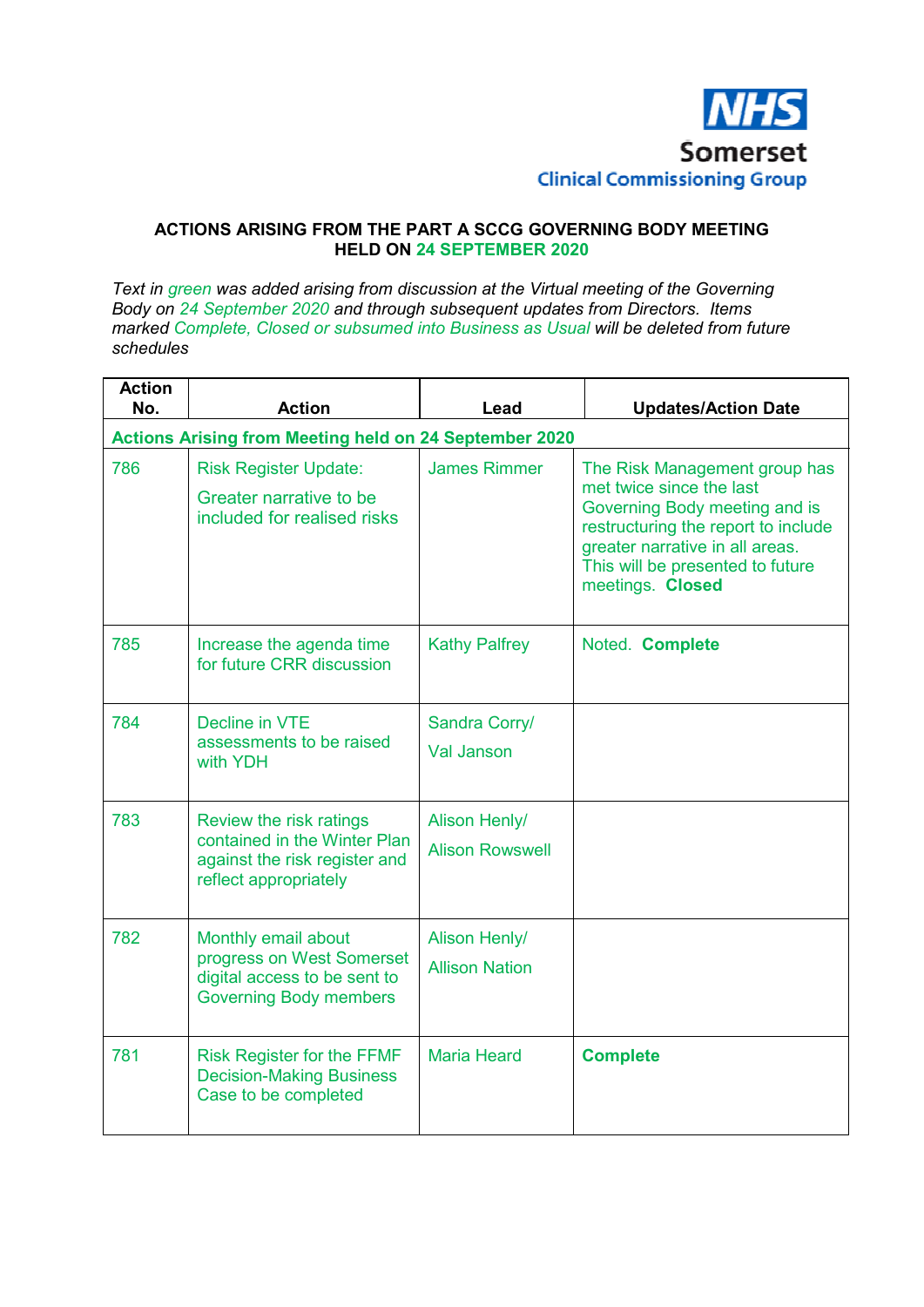| 780                                                   | <b>Chairman's Report:</b><br><b>Patient Engagement and</b><br><b>Community Engagement</b><br>Indicator assessment to be<br>followed-up: what is the<br>outcome? what are the<br>reasons for the delay? | <b>Jane Harris</b>                                           | The Indicator assessment is<br>undertaken by NHSE/I but has<br>been delayed due to Covid-19<br>priorities.                                                                                                                                                                                                                                                                                                                       |  |
|-------------------------------------------------------|--------------------------------------------------------------------------------------------------------------------------------------------------------------------------------------------------------|--------------------------------------------------------------|----------------------------------------------------------------------------------------------------------------------------------------------------------------------------------------------------------------------------------------------------------------------------------------------------------------------------------------------------------------------------------------------------------------------------------|--|
|                                                       | Actions Arising from Meeting held on 30 July 2020                                                                                                                                                      |                                                              |                                                                                                                                                                                                                                                                                                                                                                                                                                  |  |
| 779                                                   | One Somerset: Veracity of<br>the comment on page 34<br>referring to GP services in<br>the south west to be<br>checked, taking account of<br>the latest data                                            | James Rimmer to<br>follow-up with Dr<br><b>Carlton Brand</b> | One Somerset have agreed to<br>amend their report at page 34,<br>to read: "Health care delivery<br>Despite having amongst the<br>highest ratio of GP Practices,<br><b>Care Quality Commission</b><br>(CQC) ratings show these<br>services as amongst the worst<br>in the South West". Closed                                                                                                                                     |  |
| 778                                                   | Dementia discussions to be<br>included on the agenda for<br>next PSQAC meeting                                                                                                                         | Dr Jayne<br>Chidgey-Clark/<br>Sandra Corry                   | Confirmed.<br><b>Closed</b>                                                                                                                                                                                                                                                                                                                                                                                                      |  |
| 776                                                   | <b>QSP Exceptions Report:</b><br>Consider how we can work<br>to understand the impact of<br>delayed treatment on<br>patients' quality of life                                                          | Sandra Corry                                                 |                                                                                                                                                                                                                                                                                                                                                                                                                                  |  |
| 775                                                   | Comms action plan to be<br>prepared, particularly in<br>relation to obesity and<br>weight management in<br>preparation for the winter<br>period and the potential for<br>a second wave of Covid-19     | <b>Jane Harris</b>                                           | The Comms team are working<br>on our winter communications<br>plan and this action will be<br>picked up as part of that. We<br>are working with the Somerset<br><b>Activity &amp; Sports Partnership,</b><br>and SCC, on promoting the<br>benefits of physical activity in<br>improving wellbeing. There is<br>also a national campaign to<br>encourage people to lose weight<br>and get fit in response to Covid-<br>19. Closed |  |
| Actions Arising from Meeting held on 28 November 2019 |                                                                                                                                                                                                        |                                                              |                                                                                                                                                                                                                                                                                                                                                                                                                                  |  |
| 741                                                   | <b>Procurement Decisions</b><br>Register to be reviewed and<br>an update provided to the<br>GB on 30 January 2020                                                                                      | Alison Henly/<br>Peter Osborne/<br>Jacqui Damant             | 30 January 2020.<br>A review of the current<br>procurement register and<br>comparison with other CCGs and<br>relevant guidance has suggested<br>we need to expand the register to<br>include a broader range of<br>procurements than are currently<br>published.                                                                                                                                                                 |  |